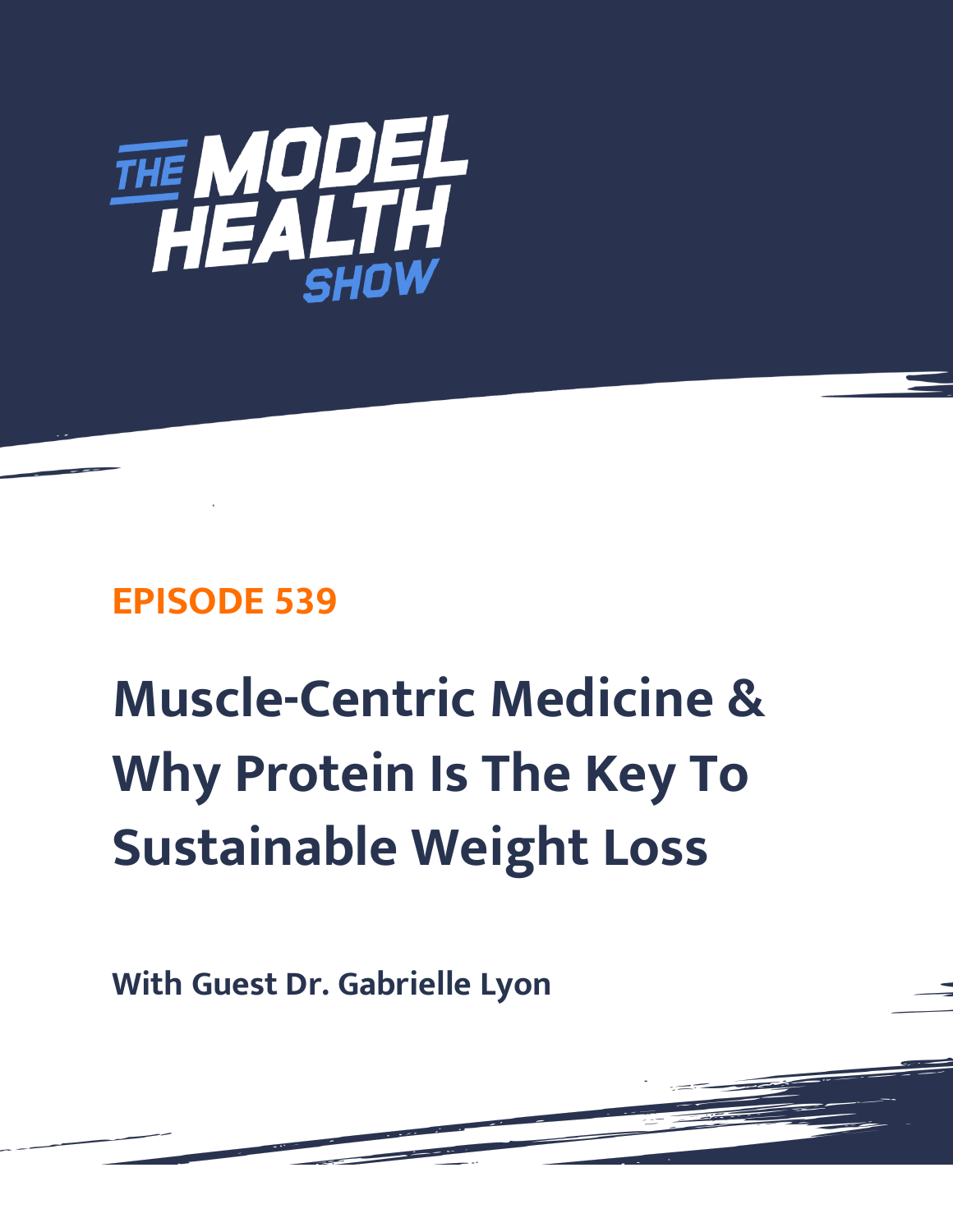### **You are now listening to The Model Health Show with Shawn Stevenson. For more, visit themodelhealthshow.com.**

**SHAWN STEVENSON:** Welcome to The Model Health Show, this is fitness and nutrition expert Shawn Stevenson and I'm so grateful for you tuning in with me today, I'm so excited about this episode. We're going to be talking about a rapidly growing field of science, targeting musclecentric medicine. We have on the foremost expert in the world, in this subject, to break down all the components, and it's going to be eye-opening, to say the least. One of our biggest hallmarks here is to have an inclusive perspective with all of the different diet frameworks that exist out there. There are a lot of folks who are eating different styles of nutrition, they're constructing their plates differently in a spectrum of plant to animal models, and we want to take it upon ourselves to have an open mind and to make sure that we're utilizing the best data possible to make an informed decision for ourselves on what we're choosing to eat, to fuel our bodies, our minds on. And of course, that's what we're really dedicated here with The Model Health Show and being a model for ourselves and for other people and the human potential, and what's possible for us as a species, and also just in our day-to-day lives, being an inspiration for the people that we care about.

And so, this is another reason I'm really excited about our guest because that is one of her tenets as well, is to be that model, to be that example, and to be somebody who's leading leaders and teaching teachers. Right now, she's really hard at work at integrating this really cutting-edge science and it's just, again, mind-blowing into medical training right now for physicians and helping to make a paradigm shift in how we're treating patients because clearly, something is not adding up. We're so advanced as far as our medical technology, and yet... Right now, and just in the last couple of decades, for the first time in modern human history, we are the first generation that is not going to outlive our predecessors, that's right. As decades have gone on and centuries that have gone on, human life expectancy has continued to rise until now. Despite our seeming advances, that progression in our lifespan has now reversed, we're now going to be dying at a younger age than our predecessors. And I would argue that even leading up to this, folks have not been living longer, they've been dying longer because our system of healthcare has been about symptoms treatment and not actually removing the underlying causes of our greatest diseases.

And one of the biggest causes that we're going to be talking about today has to do with our intake of dietary protein, and I mentioned this study during the episode with our special guest, but I'm going to share it for you here in its specificity. This was published by researchers at St. Louis University, which is... This is my hometown, and also, she actually got her post-doctorate training at Washington University in Saint Louis, and these are both places that I've been and done research there. Both of these places and have colleagues who I've had the opportunity [to work with, and this was actually published in the International Journal of Obesity, and they](https://themodelhealthshow.com/podcasts/dr-gabrielle-lyon/) 

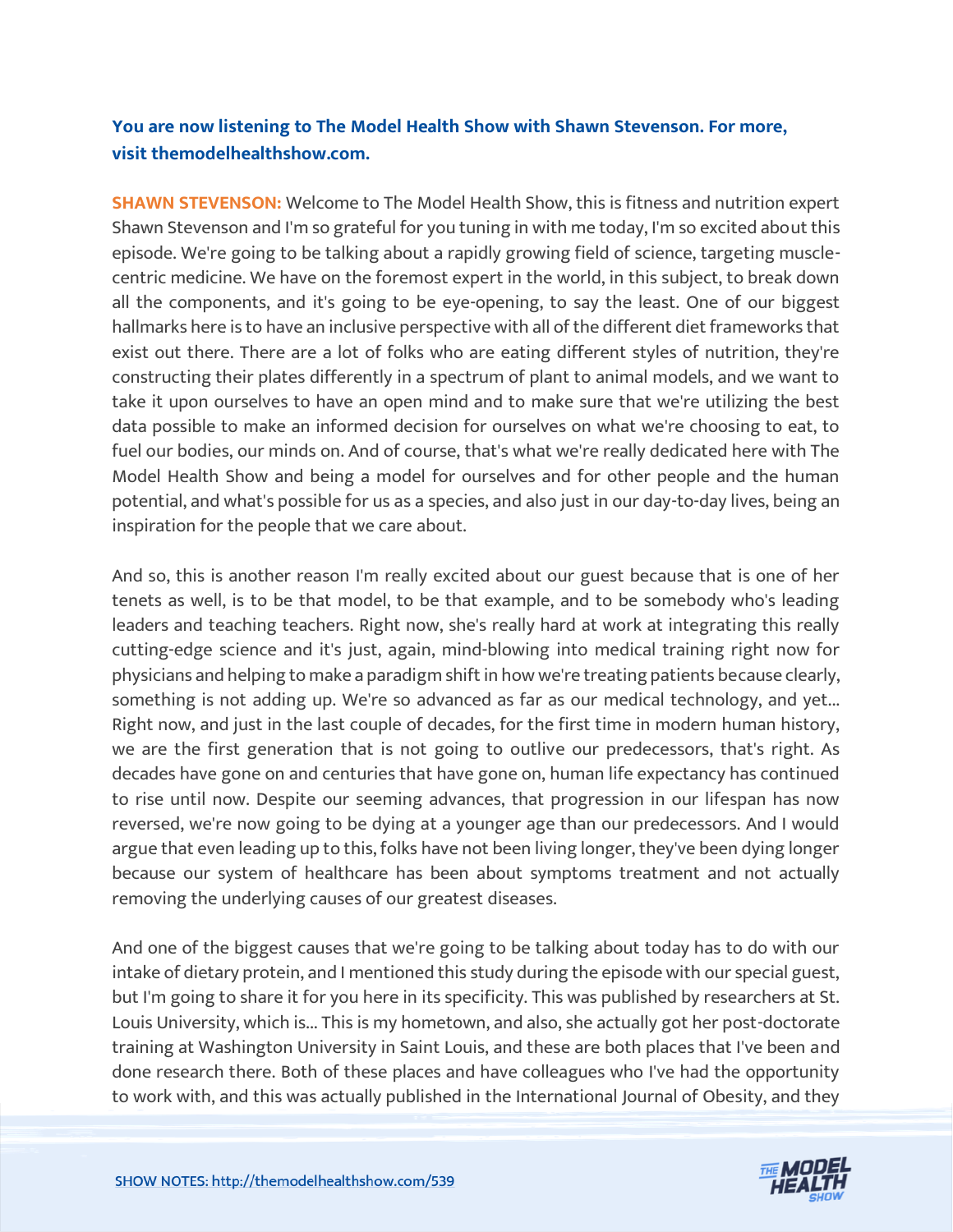sought to discover what happens with fat loss when you eat a high carbohydrate breakfast versus a high protein breakfast when the calorie count of the meals is exactly the same. The researchers did put the study participants on an overall reduced caloric diet of 1000 calories per day overall in the study but had different people to use different macro-nutrient ratios for their first meal, here's what they found.

After the eight-week study period, the study participants in the protein dominant breakfast group lost 61% more of their body mass index, they had a 65% greater weight loss, a 34% greater reduction in waist circumference, and a 16% greater reduction in body fat percentage. The data exists, simply making a shift in this macro-nutrient ratio to paying more attention to what I refer to as the Rodney Danger field of macronutrients. I get no respect talking about protein, protein really doesn't get the respect when there's so much infighting about carbohydrates and fats, and it's a basis for literally building every tissue of the human body. Our neurotransmitters are based on proteins, our hormones are based on proteins, our immune cells are based on proteins, obviously, you know our muscle is based on proteins, the list goes on and on. If we're not providing our body these raw materials, these building blocks, we are going to suffer, our metabolic health is going to suffer, our cognition is going to suffer and so... But this is something we can easily do something about and shift our thinking and incorporating more high-quality foods in a way that is ideal for us and our unique metabolic fingerprints.

So again, really pumped about this episode and if you're looking for a high-quality protein, look no further than Paleovalley. Go to paleovalley.com/model, you get an exclusive 15% off discount. Grass-fed proteins, bone broth proteins, snacks for the kids. My favorite thing from Paleovalley is their Essential C Complex with three of the most powerful botanical sources of Vitamin C ever discovered, Camu Camu berry, amla berry, and acerola cherry with no binders or fillers, all organic. This is a staple in your superfood cabinet. A recent study published in the journal, PharmaNutrition investigated the impact of vitamin C in relation to the cytokine activity associated with COVID-19, And from the vitamin C is effective by inhibiting the production of the cytokine storm. Now, specifically with Camu Camu berry, we know that... Let's use the example of smoking, being a very strong oxidative force and an inflammatory force for the human body as well. Well, this study published in the Journal of Cardiology had 20 male smokers to consume Camu Camu berry daily over the course of a one-week study and found that it led to significantly lowered oxidative stress and inflammatory biomarkers like Creactive protein versus when they were taking a conventional vitamin C "supplement".

A vitamin C synthetic, the thing that you find out there at the checkout counter for example, which had no detectable changes in inflammation and oxidative stress, Camu Camu berry work. This is something that's been utilized for centuries, and because it's coming from a botanical source, it has all these different enzymatic factors and bio-potentiators that actually

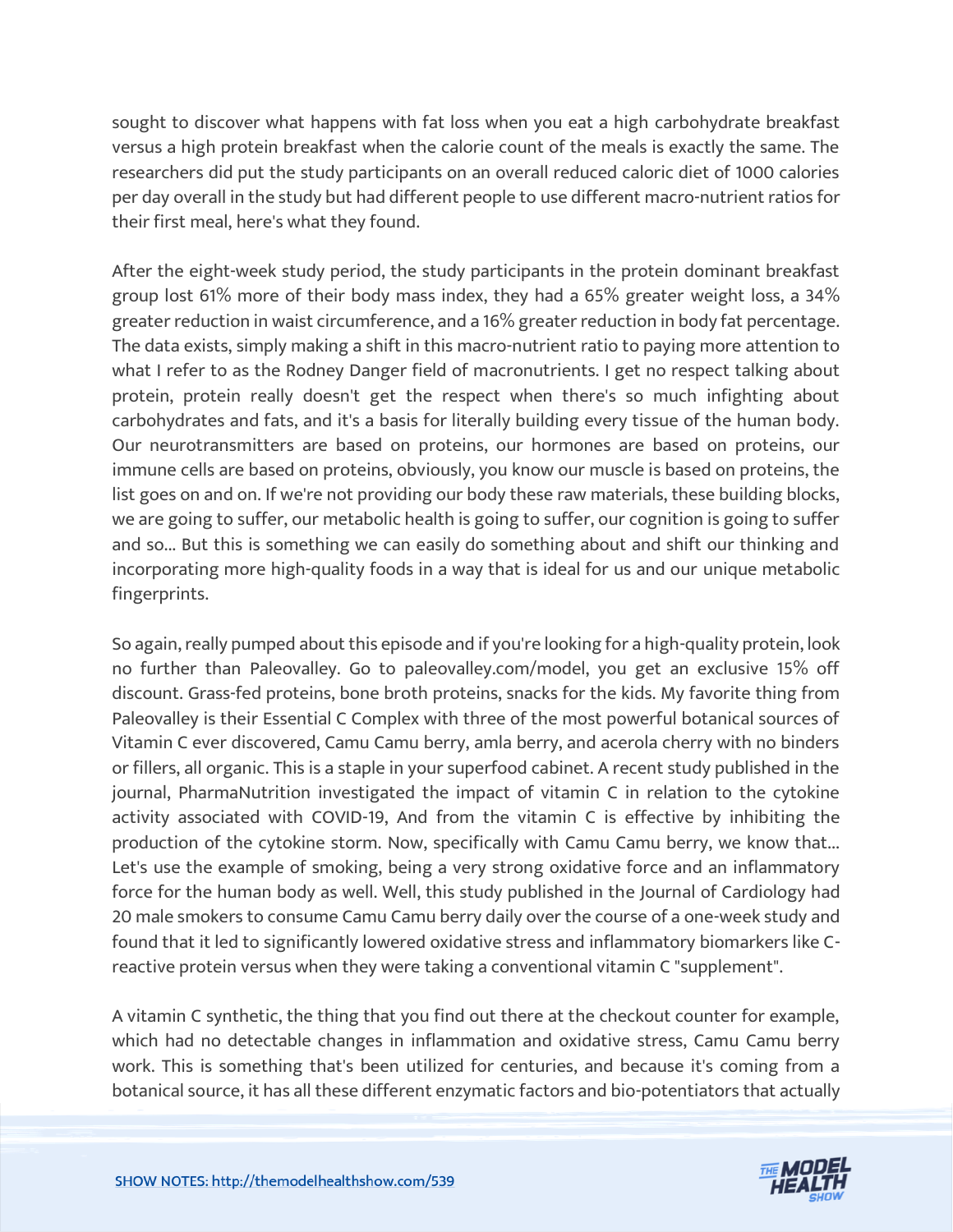help our bodies to interact with it intelligently. Just a small amount, just under a teaspoon of Camu Camu berry is about 700% of your RDA for vitamin C. And you combine that with an amla berry which is... The studies regarding amla berry are remarkable, and acerola cherry, just there's nothing else quite like it. Go to paleovalley.com/model, get their Essential C Formula. It's essential, the name says it all. You're going to get a special 15% off, and on that note, let's get to the Apple Podcast review of the week.

**ITUNES REVIEW:** Another 5-star review titled, "My fav podcast" by healthforme.com. "Such great information, the kindness and knowledge that Shawn gives me gives me the strength to make so many changes in my life, greatly appreciate it."

**SHAWN STEVENSON:** That's what it's all about. Thank you so much for leaving that review over on Apple Podcast, it means everything, and if you've yet to do so, please pop over to The Apple Podcast and leave a review for the Model Health Show, and on that note, let's get to our special guest and topic of the day. Our guest today is Dr. Gabrielle Lyon, and she attended the Arizona College of Osteopathic Medicine and is a board-certified practitioner in family practice. She also completed her research fellowship in nutritional science and geriatrics at Washington University in St. Louis, and prior to her foray into medicine, Dr. Lyon was a national semifinalist in fitness America, in a professional fitness model and nationally ranked fitness competitor. Dr. Lyon's work has been focused on metabolism, muscle, and body composition optimization. She's a nationally recognized authority in this domain. As I stated earlier, she is the foremost expert in the world in this subject matter of muscle-centric medicine. Dr. Lyon is a worldrenowned speaker and expert and educator, and she's here for us right now on The Model Health Show. Let's jump into this conversation with the amazing Dr. Gabrielle Lyon, welcome to The Model Health Show.

**DR. GABRIELLE LYON:** Hi. Thank you so much for having me.

**SHAWN STEVENSON:** It's such a joy. We have a lot of mutual friends, obviously.

DR. GABRIELLE LYON: Yeah.

SHAWN STEVENSON: And you're somebody that everybody talks about, and so I'm really grateful to have you on. The first thing I want to ask you about is something you call musclecentric medicine.

#### DR. GABRIELLE LYON: Yeah.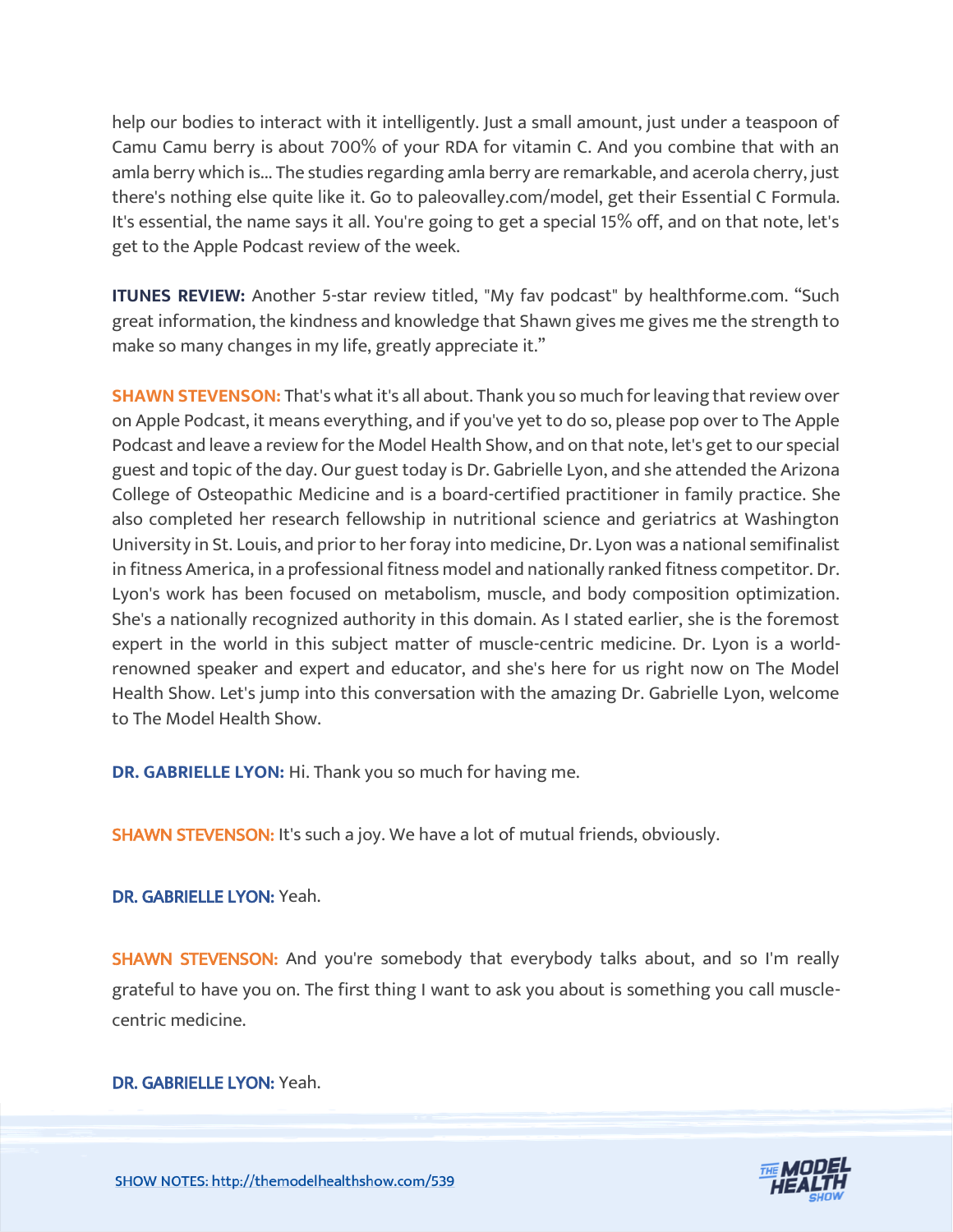**SHAWN STEVENSON:** Can you talk about what that means?

DR. GABRIELLE LYON: Yeah, of course. So, muscle-centric medicine is the concept that muscle is the largest organ in the body and it's actually an endocrine organ. So, if we take a step back, everything focuses on obesity right now. We are overweight, it is all about losing weight, all our metabolic markers are really focused on being overfat but what if I told you that that's actually a mistake. We are not over-fat, we are under-muscled, and if we really care about people and we really care about weight, we have to be muscle-centric. So, this concept that muscle is the largest organ in the body is what muscle-centric medicine is all about.

SHAWN STEVENSON: There's a saying, a running saying that it's the skin that's the largest organ...

DR. GABRIELLE LYON: Right, it's wrong, it's wrong.

SHAWN STEVENSON: It's muscle. What is it like? 30%, 40%.

DR. GABRIELLE LYON: Yeah, of course, depending on if you are a bigger human and training, but yeah, and it's really interesting because skeletal muscle... People always think about skeletal muscle as looking good in a bikini or as it relates to locomotion but actually, it is an endocrine organ.

SHAWN STEVENSON: Yeah.

DR. GABRIELLE LYON: And it's really under-represented in healthcare.

**SHAWN STEVENSON:** So, if that is the case, which of course it is...

DR. GABRIELLE LYON: It is.

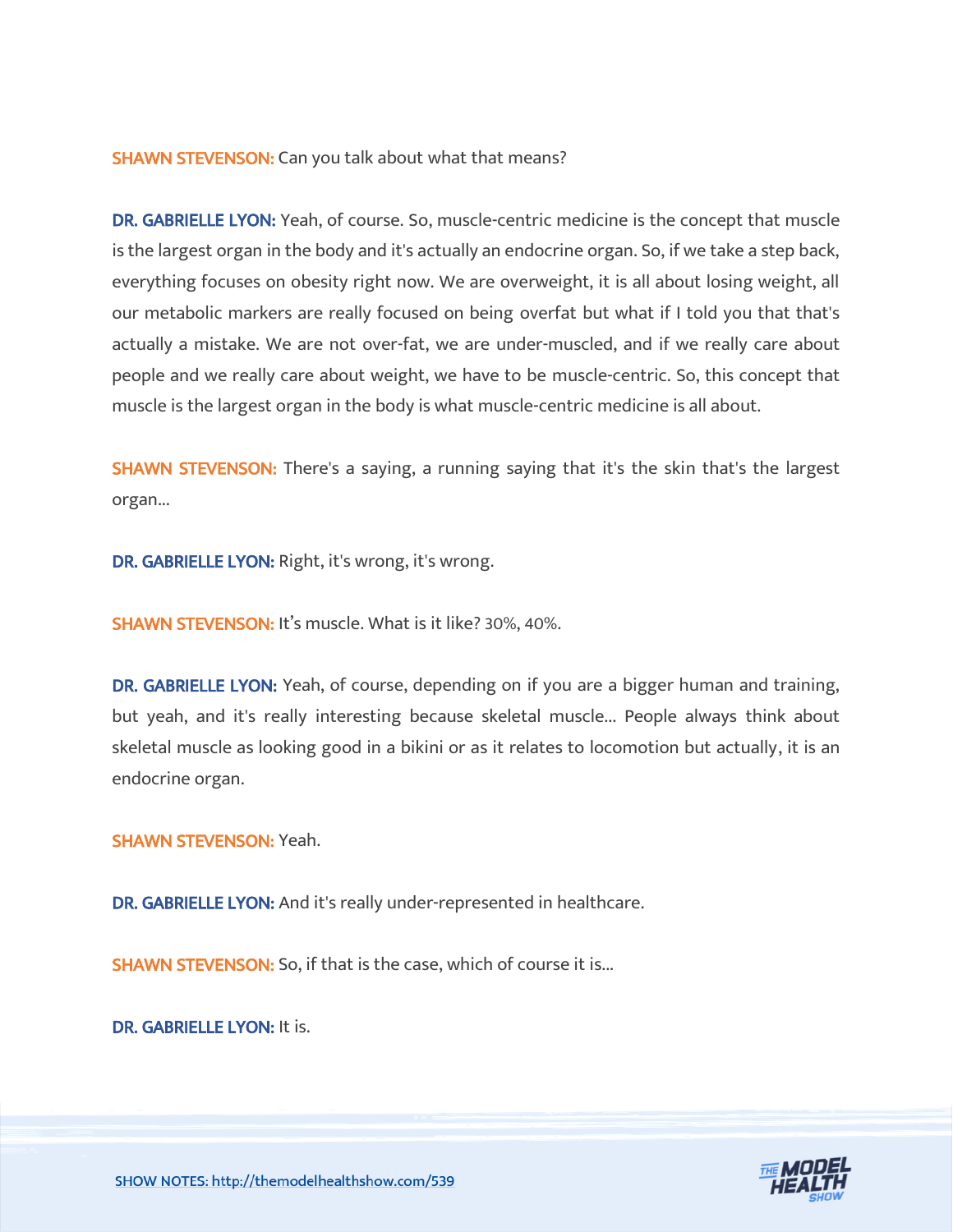**SHAWN STEVENSON:** How does this play into some of our biggest issues that we're struggling with right now? For example, as you mentioned, we're targeting and looking at adiposity when it comes to issues like type 2 diabetes, how can muscle and the care of influence issues like that?

DR. GABRIELLE LYON: Well, when you think about muscle, it's the primary site for glucose disposal, so if you care about your metabolism, you have to care about muscle, if you care about fatty acid metabolism, if you care about cholesterol, you have to care about muscle. So, if we look at the big killers or the big burdens on our society, we have obesity, we have hypertension, cardiovascular disease, Alzheimer's disease. What if I told you, these are diseases of skeletal muscle first and that obesity, diabetes, heart disease, cardiovascular disease begins in skeletal muscle first, insulin resistance begins in skeletal muscle first, and if we care about root cause medicine, then we have to care about skeleton muscle.

**SHAWN STEVENSON:** This is very counterculture right now...

DR. GABRIELLE LYON: It is.

**SHAWN STEVENSON: And so...** 

DR. GABRIELLE LYON: That's why we're so bad at treating it.

#### SHAWN STEVENSON: Yeah.

DR. GABRIELLE LYON: We're trying to answer the wrong question. We're trying to fix for adiposity. Adiposity is a symptom, it's a symptom of impaired muscle.

**SHAWN STEVENSON:** Before we talk about how exactly muscle plays into these conditions including as you mentioned Alzheimer's, I'm very, very curious and excited to talk about that, let's talk about this being counterculture because your conventional training as well, let's talk about your background and how you got to this place.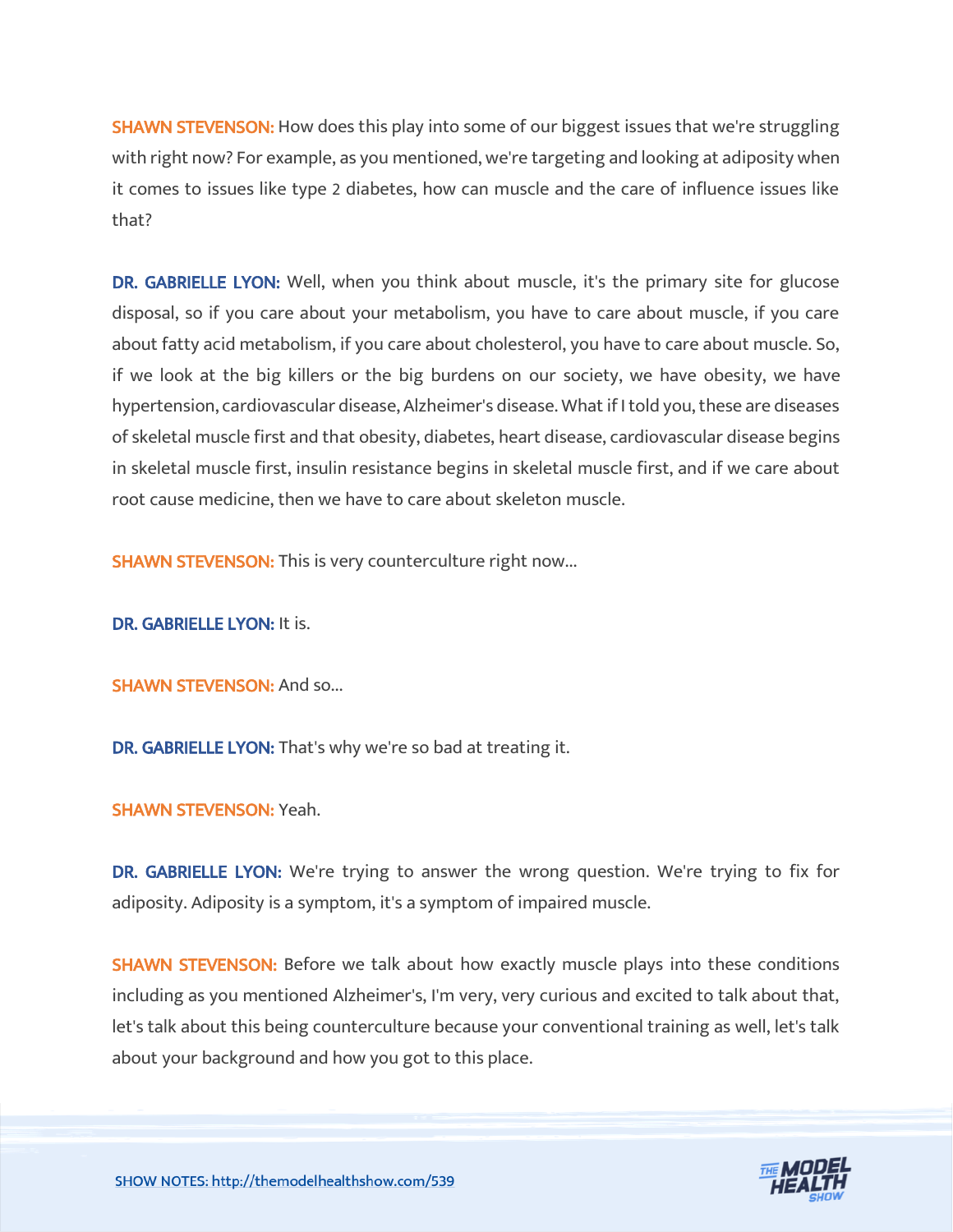DR. GABRIELLE LYON: Yeah, so I've had a very interesting background when it comes to health and nutrition. I graduated high school early and moved in with my godmother, whose name is Liz Lipski. Do you know Liz Lipski? She wrote Digestive Wellness.

SHAWN STEVENSON: That sounds very familiar. Yes, I think she even wrote a...

DR. GABRIELLE LYON: Children's book.

**SHAWN STEVENSON:** And a quote on somebody else's book, like one of my friends potentially.

DR. GABRIELLE LYON: Okay. She is an OG in functional medicine.

#### SHAWN STEVENSON: Yes.

DR. GABRIELLE LYON: And she was a Ph.D. at the time, and I moved in with her and worked for room and board, and I started really learning about the role of nutrition in health and disease. And at 17, that changed the trajectory of everything I did. And when I went to go do my undergraduate, I did in human nutrition, vitamin, and mineral metabolism, and I was lucky enough to train under one of the world-leading experts in protein metabolism, still to this day 20 years later. And then, of course, medical school, almost quit at least three times, it was terrible. Then I did 2 years of psychiatry training, 3 years of family medicine, and then I went back to Wash U, which I know you're from St. Louis...

SHAWN STEVENSON: That's right, yeah.

DR. GABRIELLE LYON: And I did a combined clinical research fellowship with medical practice, so it was Nutritional Sciences, Geriatrics, and Obesity Medicine.

**SHAWN STEVENSON:** Wow, that is such a diverse... But each step along the way, there's...

DR. GABRIELLE LYON: It's all intertwined.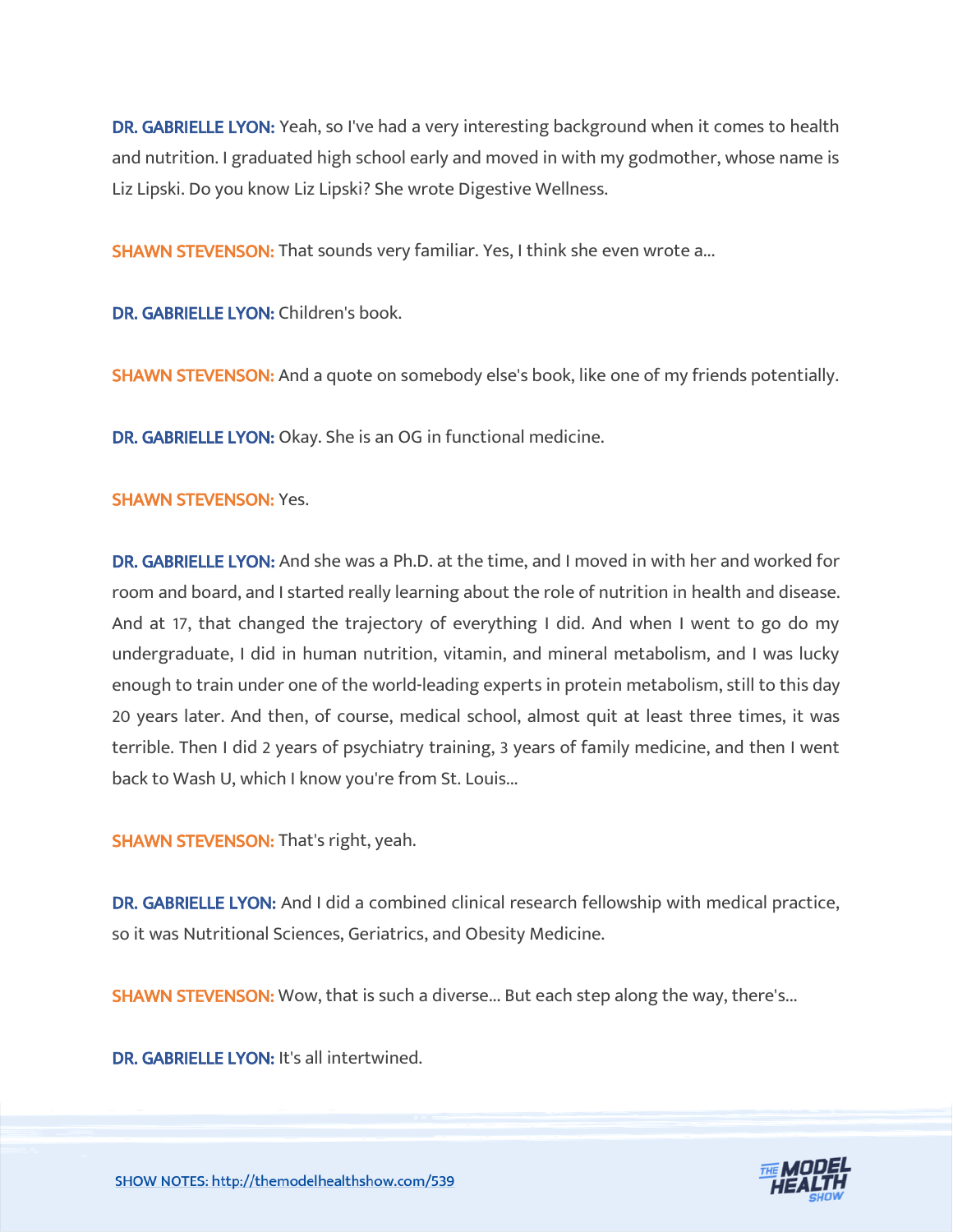SHAWN STEVENSON: Yeah, that is so fascinating.

DR. GABRIELLE LYON: And actually, I would love to share with you where Muscle Centric Medicine was born from.

SHAWN STEVENSON: Yeah, please.

DR. GABRIELLE LYON: Okay, so after going through nutritional science training, medical school, working with Dr. Donald Layman, going through residency then landing at Wash U, and doing a combined fellowship in Geriatrics, Obesity Medicine and Nutrition. I was working on a study where we were looking at body weight, and brain, brain function, and I became very attached to one of the participants. She was a mom of three, she really had struggled with her weight her whole life. And you spend a lot of time with these people, and I imaged her brain, and when we looked at the MRI study, it was almost as if it was looking at the brain of an Alzheimer's patient. And I realized at that time, in 10 years, this woman was going to actually struggle to remember names. It was at that moment, I realized that we had been focused on the wrong stuff, that this is a woman who had been chasing, losing weight her whole life, and we were focused on the wrong tissue. We were focused on adipose tissue for her when we should have been focused on muscle. Because muscle, as the metabolic driver, as the way in which you can manage metabolism, would have helped prevent the Alzheimer's that I was looking at for her.

And that's where actually Muscle Centric Medicine was born. It was from an entirely devastating desire to fix the problem and then the realization that we were trying to fix the wrong problem.

**SHAWN STEVENSON:** That's powerful. Now, as you're talking it already, the pieces are coming together for me...

#### DR. GABRIELLE LYON: Yeah.

SHAWN STEVENSON: And seeing... Because I think we tend to also have very compartmentalized ways of looking at things in modern medicine...

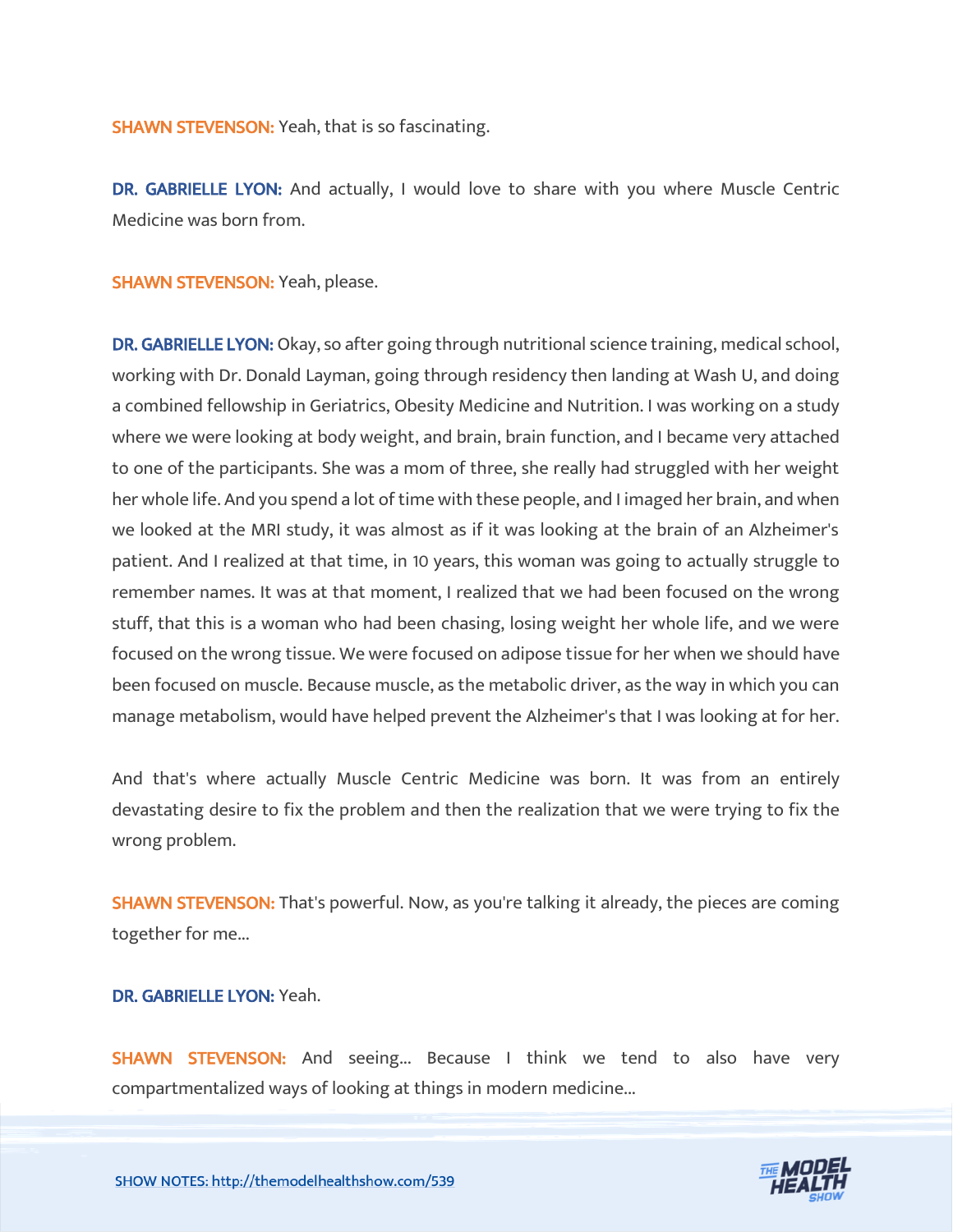#### DR. GABRIELLE LYON: We do.

**SHAWN STEVENSON:** And you're really bringing this together. You know, even the brain, it's not considered to be a muscle, per se, but it functions sort of like a muscle in its development, like certain things, getting exercise and use...

#### DR. GABRIELLE LYON: Yeah.

**SHAWN STEVENSON:** And being able to develop and grow and plasticity. But obviously, muscle is going to affect the activity of our brain...

DR. GABRIELLE LYON: Right, it does.

SHAWN STEVENSON: Let's talk about that a little bit more.

DR. GABRIELLE LYON: Yeah, it's interesting, skeletal muscle, when you contract skeletal muscle, it releases myokines. And this concept that skeletal muscle is actually an organ system is... It is true, it's relatively new science, some of the better data is coming out since 2012, so this is new stuff. Patterson really kind of paved the way, and when you think about exercise, we often think about endorphins, but we don't think about contracting muscle-releasing myokines. And one of those myokines, and there's many, there's hundreds of different myokines. BDNF is a myokine.

#### SHAWN STEVENSON: Yeah.

DR. GABRIELLE LYON: And it goes to the brain, and it affects brain function, it also affects nutrients. It affects lipolysis, it affects the liver, it affects all these other tissues. Skeletal muscles and organ also has a relationship to the immune system. It's essentially a crosstalk. And if we care about Alzheimer's, which we do, and we care about cardiovascular disease, and we care about Type 2 diabetes, and we care about insulin resistance, we have to understand that at the very core, we have to fix skeletal muscle first. And what I'm seeing is, it's becoming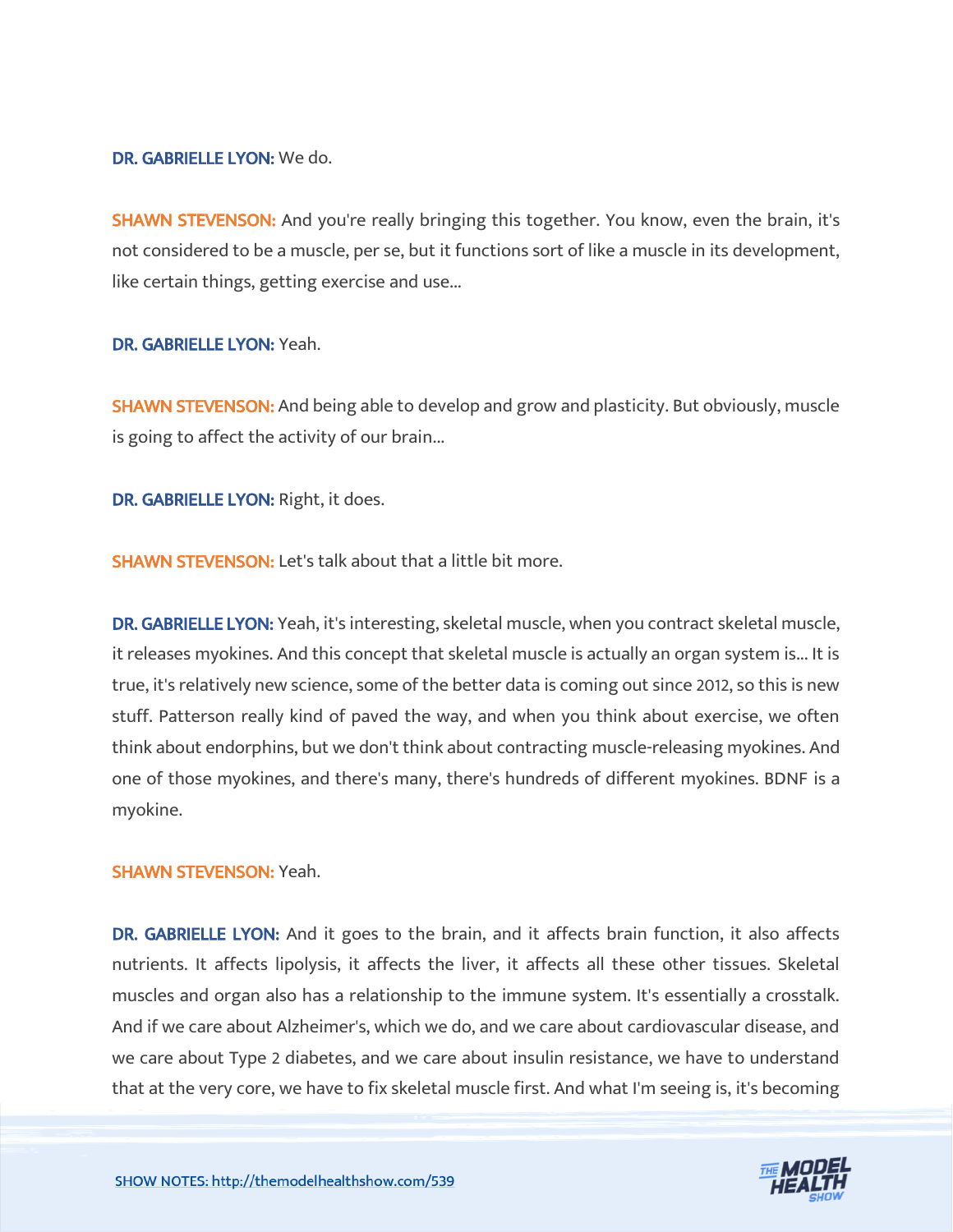more and more challenging. And the reason it's becoming more and more challenging is because there's narratives of misinformation of nutrition. And of course, this is just one aspect, but these narratives make it very hard for people to age well, because dietary protein is so controversial.

SHAWN STEVENSON: Mm-hmm. Right.

DR. GABRIELLE LYON: And it shouldn't be. It wasn't... Was it controversial 10 years ago when you were looking? It wasn't.

SHAWN STEVENSON: Yeah. It's so funny how these things like...

DR. GABRIELLE LYON: Right.

SHAWN STEVENSON: Come in and out of favor.

DR. GABRIELLE LYON: Right.

**SHAWN STEVENSON:** You know, the same thing happened with fat.

DR. GABRIELLE LYON: Right.

SHAWN STEVENSON: There's a big fatphobia for a long time.

DR. GABRIELLE LYON: Right.

SHAWN STEVENSON: Yeah.

DR. GABRIELLE LYON: And this issue with protein, this plant versus animal-based protein issue, and then these myths around protein, like it being bad for the bones, and promoting cancer, and bad for the environment...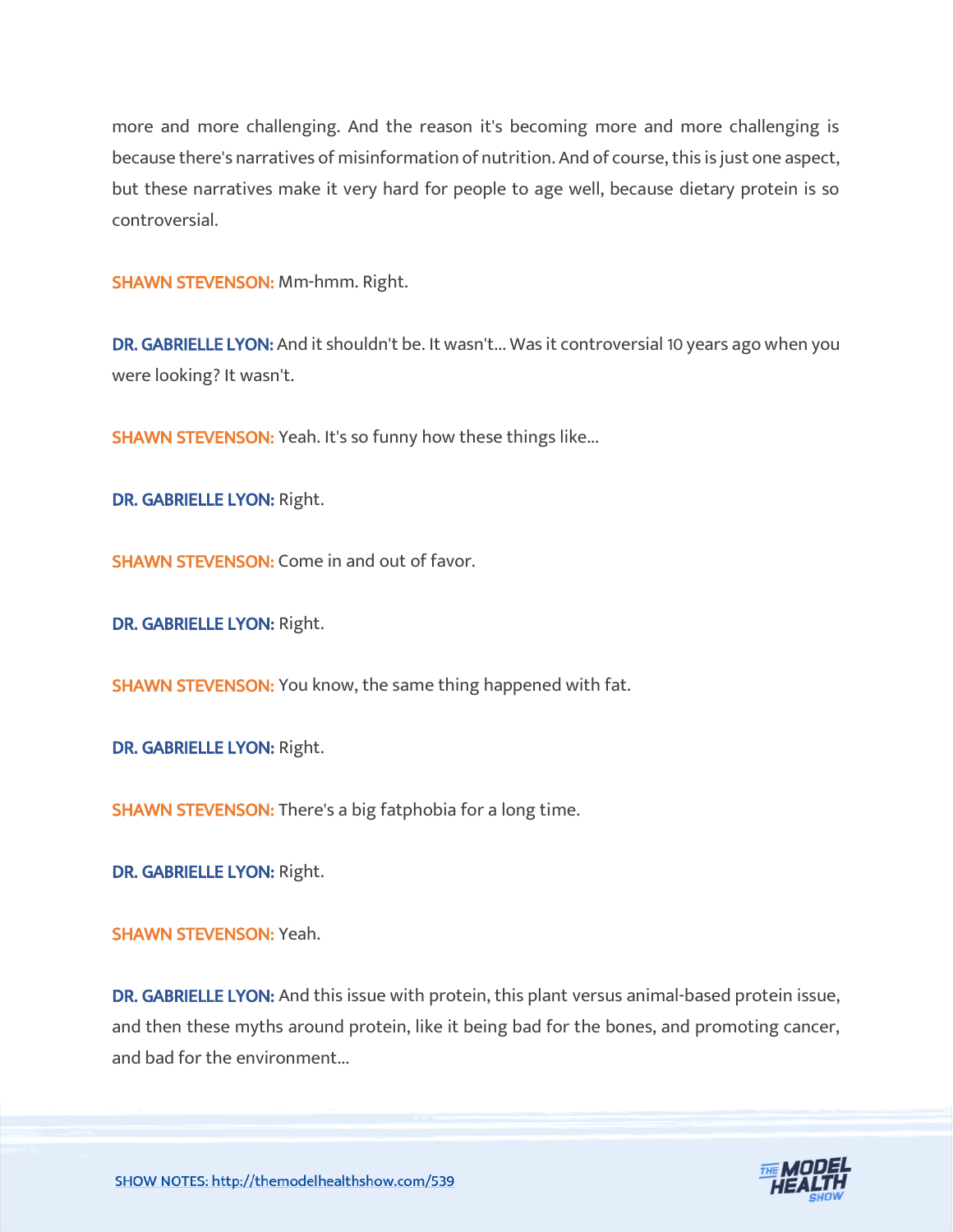#### SHAWN STEVENSON: Kidneys too.

DR. GABRIELLE LYON: Kidneys? They just came out with a few, there was a recent meta-analysis to prove that totally wrong. Steve Phillips wrote a great meta-analysis regarding kidney function. But if you looked at the common media, you wouldn't believe those things.

#### SHAWN STEVENSON: Yeah.

DR. GABRIELLE LYON: You would believe that all our problems relate to eating protein.

**SHAWN STEVENSON:** Right. This is what I really admire about you, is that and you know this, so many of our friends and colleagues have come from conditions where they're wanting to help people in medicine, but literally, just, they're working in volume... Not even really having time to read medical literature, but on top of that, actually understanding it...

DR. GABRIELLE LYON: Yeah.

**SHAWN STEVENSON:** And understanding where it came from, as well.

DR. GABRIELLE LYON: You have to understand where it came from.

#### SHAWN STEVENSON: Yeah.

DR. GABRIELLE LYON: You have to understand the backstory behind things. You know, it's interesting, when I post about red meat, or I talk about red meat and listen, do I really care about red meat? No, I care about protecting individuals as they age. I care about the trajectory of aging. Skeletal muscle health is the key to aging well, it is the organ of longevity. You have to get that right if you want to protect yourself and your family members. You got to get that right and with the current information, people aren't going to get it right.

**SHAWN STEVENSON:** With this said, there's something I want to just circle back to really quickly because you mentioned this myokine activity through muscle activation and the potentiality

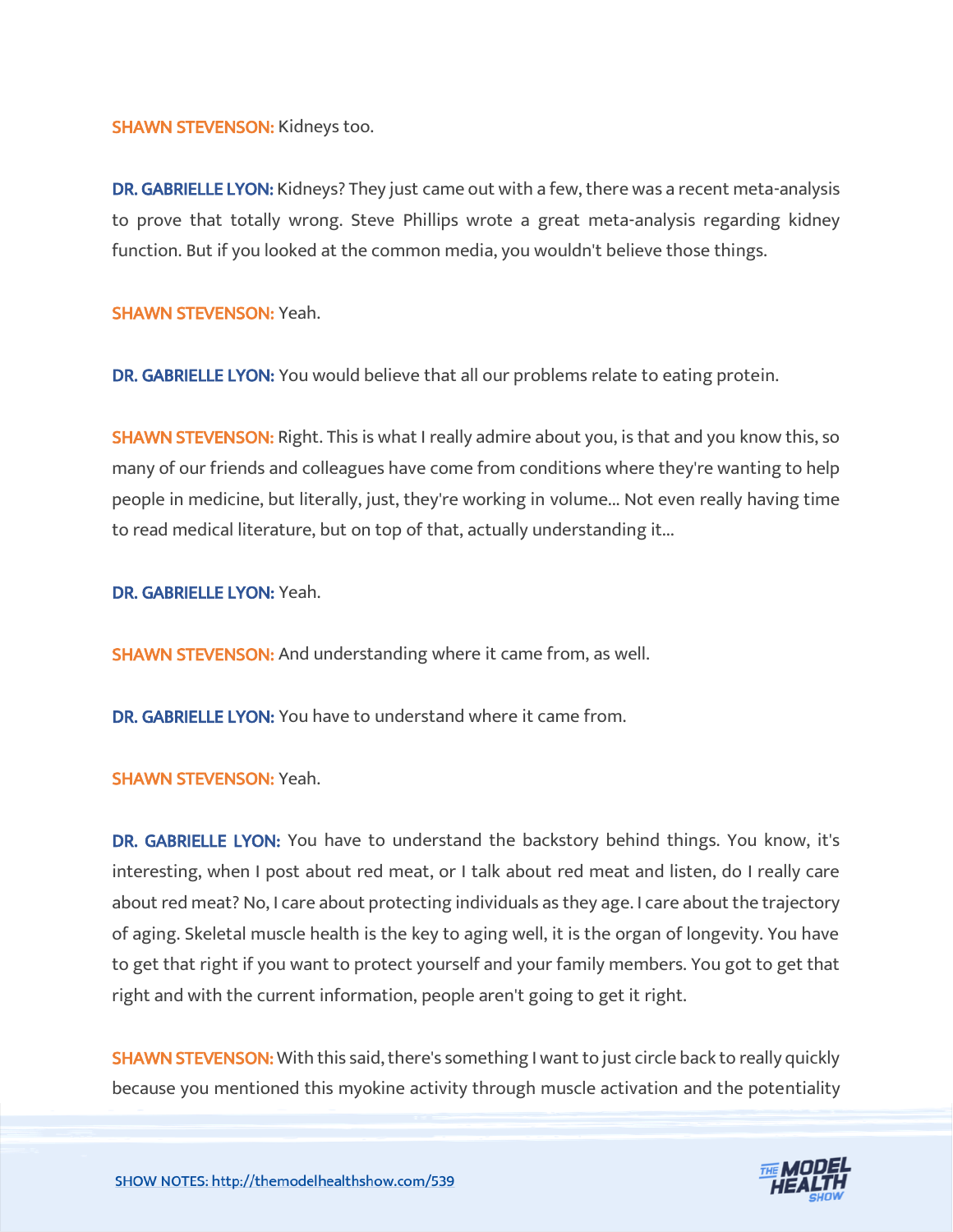here, the influence on the immune system and the anti-inflammatory capacity, and I want to tie this in with there is a big issue on a lot of people's minds right now. We're talking about obviously chronic disease at epidemic proportions right now but also infectious diseases and the biggest risk factor outside of advanced age is obesity reported by the CDC, massive metaanalysis, 540,000 patients, and obesity is the number one risk factor. But what I'm hearing is it's not just about targeting fat...

DR. GABRIELLE LYON: It's the wrong focus actually.

**SHAWN STEVENSON:** So, let's talk about how muscle development is critical in solving this issue and in supporting our immune system.

DR. GABRIELLE LYON: Absolutely. I love that you bring that up, and I want to just point out one thing in terms of how broken the system is, okay? When you look at obesity and you go to the doctor, you look at obesity endpoints; you look at insulin, you look at glucose, you look at triglycerides, you look at cholesterol, you look at CRP, you look at these endpoints that are all related to obesity. Okay, great, and everybody does that, that makes sense, this is what we do. What about endpoints related to muscle health? We don't look at that. We don't look at what is actually released post-exercise, and if we are effectively stimulating the myokines, or we don't look at marker endpoints post-exercise... This is a huge gape; this is like a gaping hole. I also want to bring up something else. We know what percent body fat could negatively affect people; we have an idea. Thirty percent or above. That might be negative. I can't tell you what your percent muscle mass should be, we have no idea. This is how little data that we have for actually solution-oriented medicine, this blows my mind. Why are we not looking at skeletal muscle as a marker endpoint for health and vitality? Even a DEXA looks at body fat and then it extrapolates lean tissue. These are big holes...

**SHAWN STEVENSON: But that's like all...** 

DR. GABRIELLE LYON: But everybody, but no... But there hasn't been...

**SHAWN STEVENSON: Lean tissue.** 

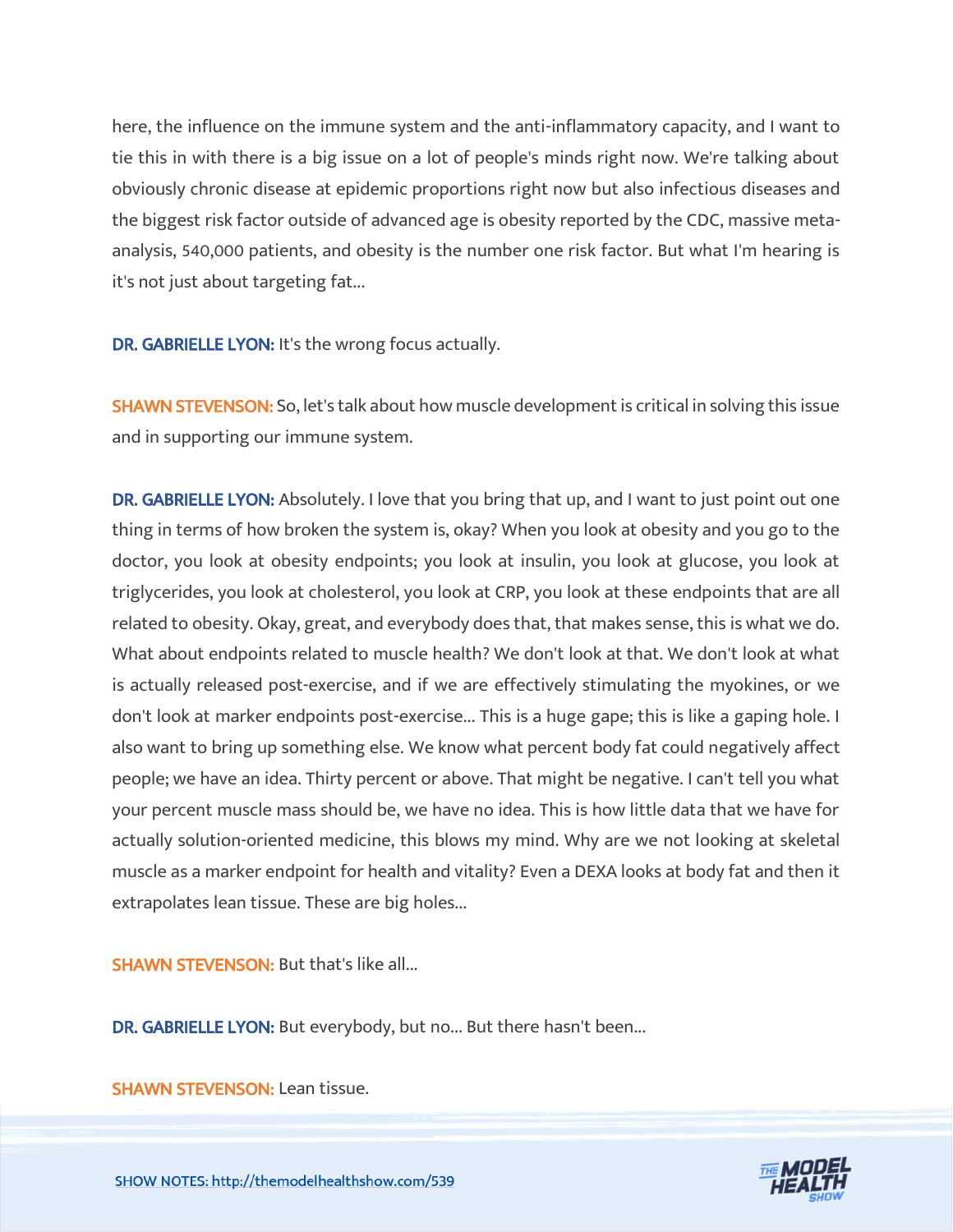DR. GABRIELLE LYON: Right, all lean tissue. We're looking at bone, blood, we're looking at everything. But how is it that we've had blinders on constantly focused on obesity, and if we really care about a solution and we really care about getting people better, we have to shift to skeletal muscle? And it's not about just going to work out, it's about understanding that as we age, skeletal muscle changes. Skeletal muscle is a primary site for glucose disposal, it is the primary site for metabolic regulation, it is a primary site for fatty acid oxidation. If you want to survive an infectious disease and your body goes into a highly catabolic state, what is going to save you, it's going to be skeletal muscle.

**SHAWN STEVENSON:** That is so not part of the conversation.

DR. GABRIELLE LYON: But everyone... But it's all about fat. That's wrong, and in fact, insulin resistance begins in skeletal muscle first before you gain weight, before you see elevated blood glucose, it is all about skeletal muscle. The myokines... And again, this is a newer science and I'm just starting to look at this data in my clinic, we're just starting to collect some of this information. Myokines, when skeletal muscle contracts, it has this interface between all organ systems just like hormones and it's fascinating. And if we can shift the focus to a more musclecentric-based medicine model, then we can move the needle.

**SHAWN STEVENSON:** There's so many... I love that you brought this up and I think that this is part of your legacy.

DR. GABRIELLE LYON: It's my job. Before the camera was rolling, I asked you, "Do you like podcasting?" Or I said, "Do you love it?" And you go, "Love is not a strong enough word. I have to do it." This message of muscle-centric medicine and intelligent health is my purpose. I've been trained by some of the world's leading experts. How did I just land in that lab? It doesn't just happen and it's a personal responsibility to do it.

**SHAWN STEVENSON:** Yeah, this reminds me of going in when I was a kid and you do all these check-ups, you go in to see your doctor, they take your weight, they take your temperature, all these different things, but there isn't an assessment for muscle.

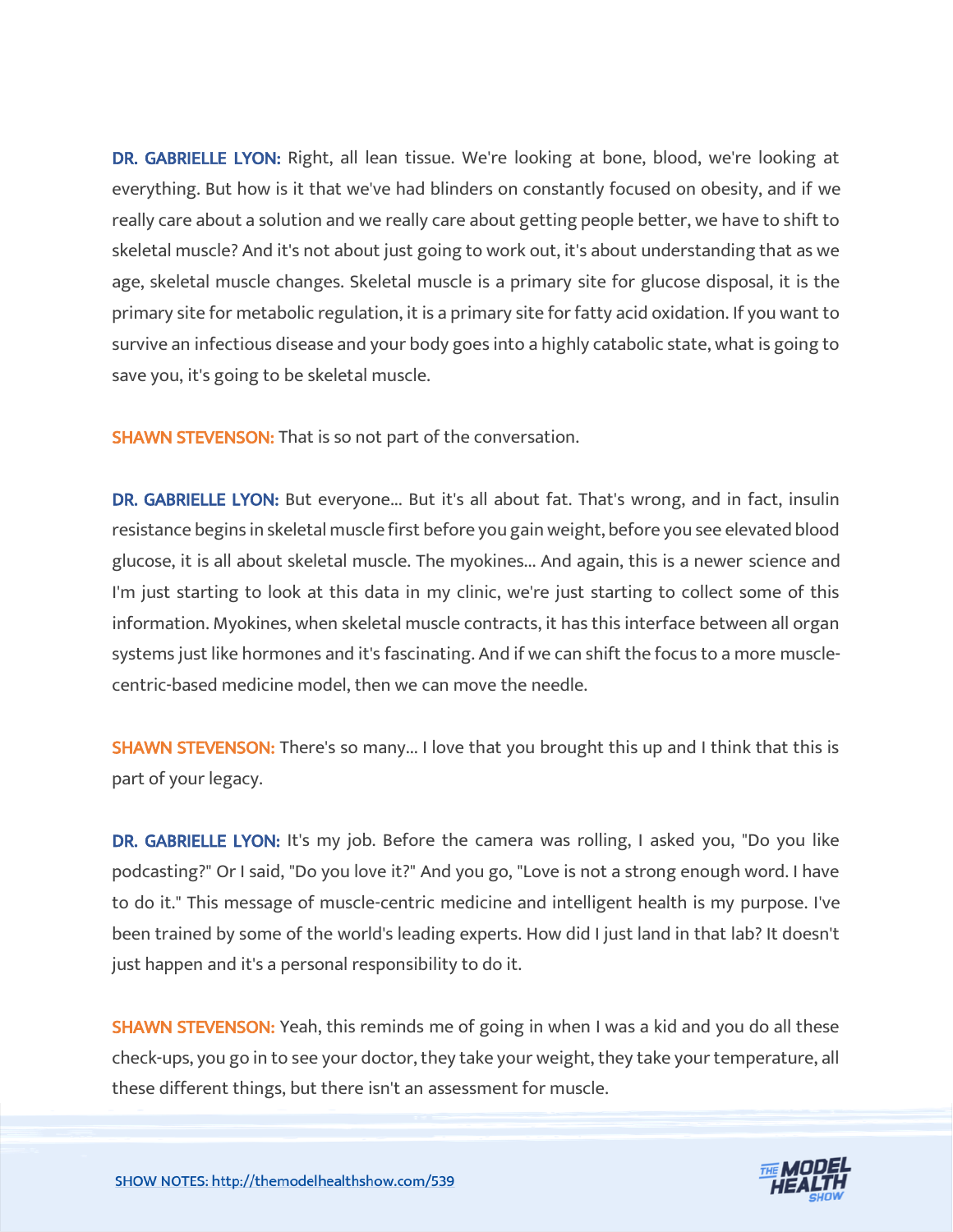DR. GABRIELLE LYON: No, strength, and also as we age... So, what also happens as... And I know, I'm sorry I interrupted you, but I'm so excited to be able to talk about this and I want to make sure we can get this out. When we age, the health of skeletal muscle isn't just about the size of the muscle or the strength, aging skeletal muscle can look like marbled steak, and if you believe that skeletal muscle is the organ of longevity and you believe it's responsible for metabolic regulation, glucose regulation, brain health. You have to have metabolic control. When tissue becomes like a marbled steak, which is exactly what happens, it becomes less efficient, it becomes not as metabolically robust.

**SHAWN STEVENSON:** So, this is reminding me... Of course, there's a change happening in that ratio, we have more intramuscular fat, starting to become more dominant and... I want you to talk about this, this is so important. Sarcopenia, there's this blanket term but what's happening... Once we get to a certain spot...

DR. GABRIELLE LYON: Wait, do you believe that though?

SHAWN STEVENSON: No, this is...

DR. GABRIELLE LYON: I don't believe that all of a sudden you turn 50 or 60 and you have sarcopenia. Sarcopenia, I believe starts in your 30s.

**SHAWN STEVENSON:** Yeah, come on. This is what I was trying to... I was trying to frame it, yes, yes.

DR. GABRIELLE LYON: 'Cause when you image individuals, whether you're doing an MRI or CT, you see fat infiltration into their muscle. That's not normal, we've become domesticated. And then, now, you're also fighting this anti-animal narrative, this anti-protein narrative, and you're trying to focus on skeletal muscle health, it's a losing battle, you understand? And then all this stuff about longevity is coming out and people are saying you should reduce your protein intake, that is the single worst piece of advice I would ever give an aging individual. Not to mention, I worked in a nursing home for two years, I'm a trained geriatrician, this is my area of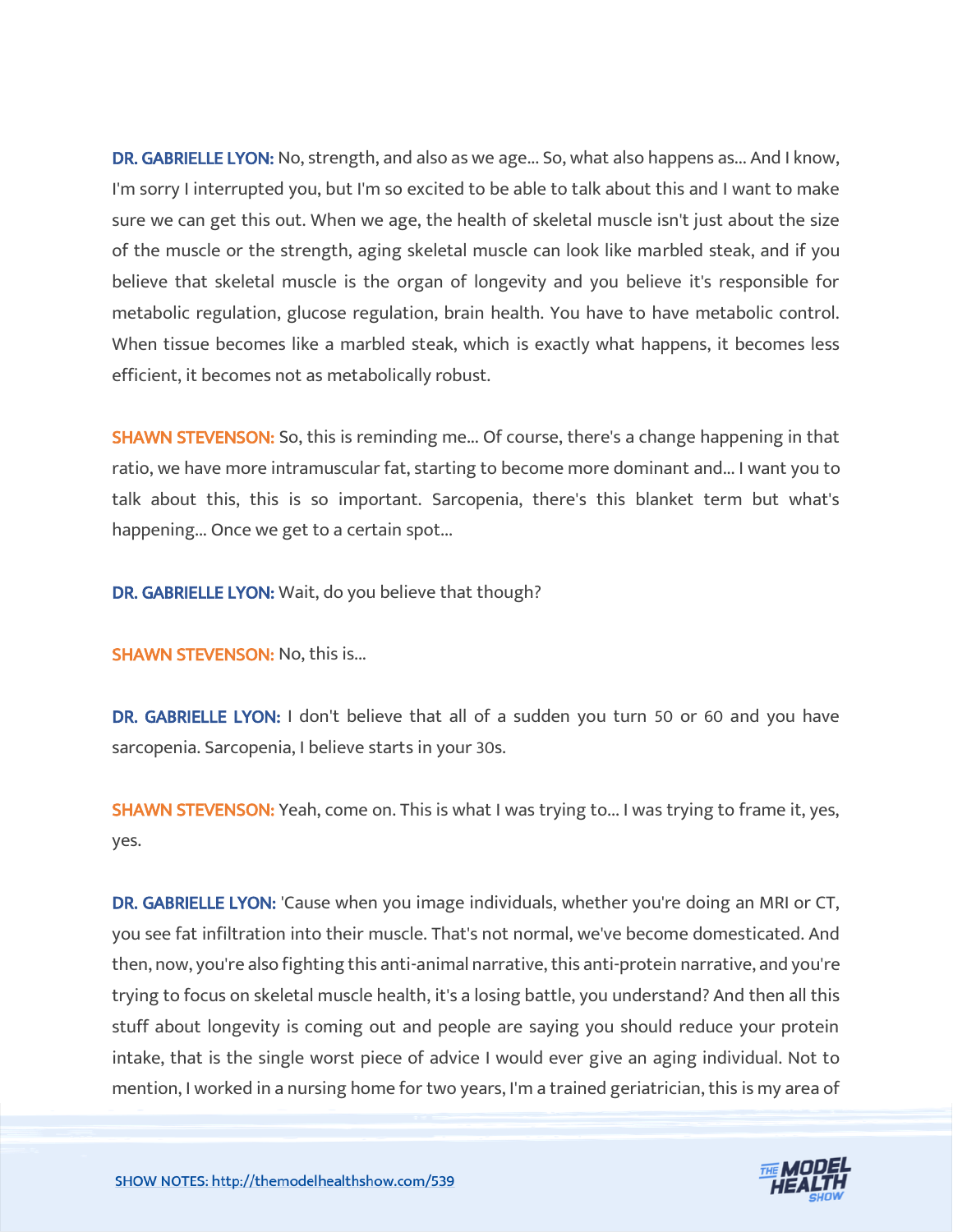specialty. I did this at Wash U, which is not... Not a joke. It's a tough place to do it. Not one of those individuals would say we should reduce our protein intake because it's going to affect longevity. Longevity what? Does that mean six months? Does that mean one year? Is that the difference between living between 95 and 96? Crippled in bed and bed-ridden or robust and out moving at 95? The framework at which people are thinking about these things are extremely narrow-minded.

SHAWN STEVENSON: Yeah. The thing that surprised me the most in recent years as I've... This is my life, studying food, studying nutrition, and of course teaching, and I was just... I'm continuously shocked at how important protein is and also how it's vilified. And one of the studies that I actually cited in my latest book, Eat Smarter, was a really well-done meta-analysis looking at the protein requirements as we age, being even more significant and seeing higher rates of disease when folks are losing muscle but also, they noted that this is something that you can do something about, that's the thing.

DR. GABRIELLE LYON: Which is so amazing, which is why this isn't some nebulous cause. One of the studies that you may be referring to is called the PROT-AGE study, and it was the new recommendation for protein requirements as we age. The RDA is set at 0.8 grams per kilogram. We know anything below that is dangerous for people. According to... And he then stated the average female is consuming 70 grams of protein. Not to mention, people will say, "Oh, but that's so much." Where are they coming up with that? We have to question what we've been taught. PROT-AGE, the PROT-AGE study, we know that as people age, you need roughly double the amount of protein, and there's a normal physiologic process as we age called anabolic resistance, and it's this concept that the skeletal muscle becomes less efficient at utilizing protein. You must account for that as we age, not only that, but you also can see that in obesity.

SHAWN STEVENSON: This, again... Man, I'm so grateful to have you here because this is bringing... I love... Why? Answering the question why, why is the requirement higher as we age as the study indicates? This anabolic resistance is the whys, the thing behind the scenes. And so again, this is something we can do something about, but we have to reframe things and also support people on getting in the good stuff. Now, this isn't a debate about plant versus animal, I'm really somebody who is always thinking about what humans have been doing the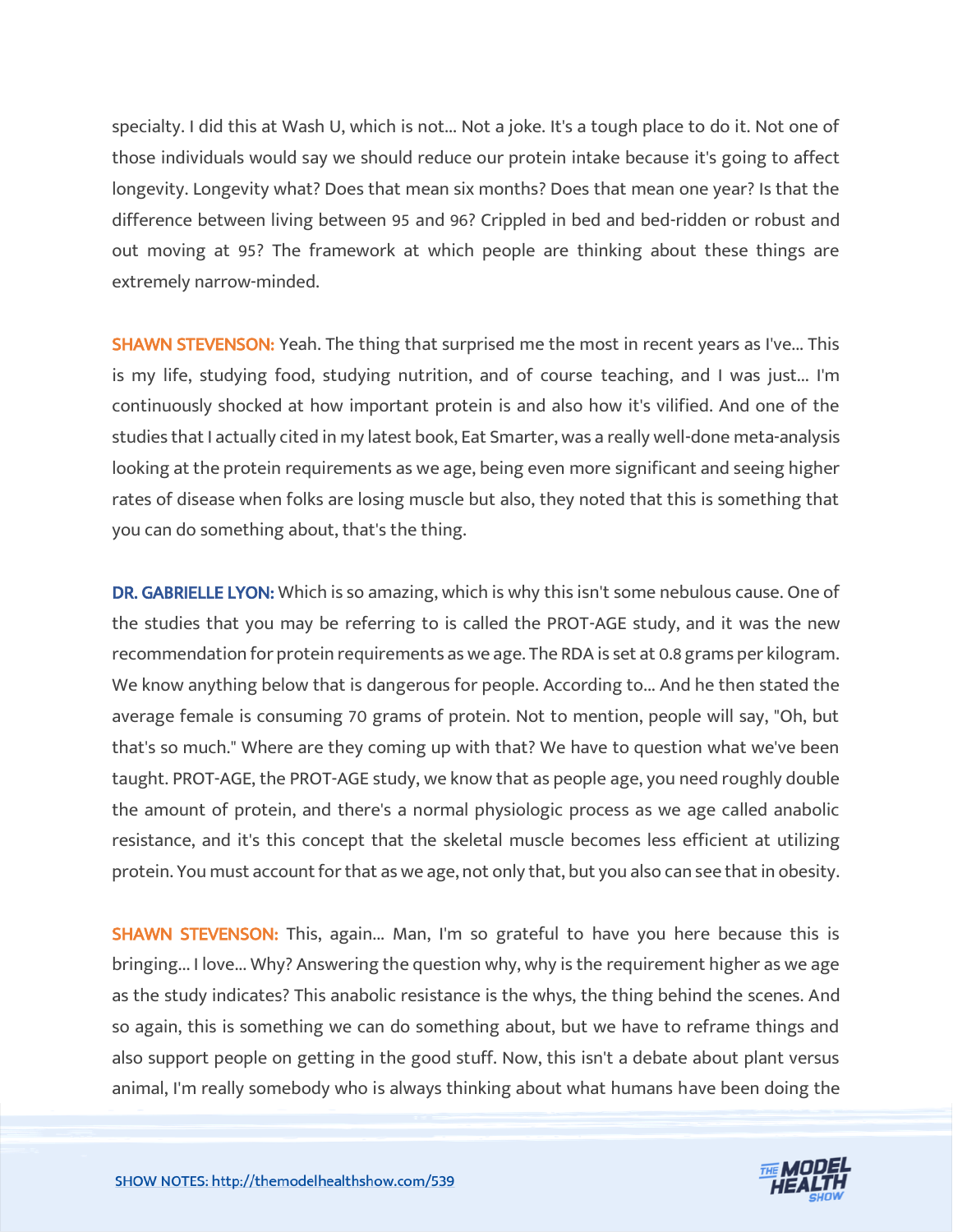longest, what do our genes expect us to consume, and based on that, and based on what we're eating today, we are actually as a society, contrary to popular belief, we are largely plant-based because of all the processed food.

DR. GABRIELLE LYON: We are 70% actually, 70%. Our diet is currently 70% plant-based, and I am not against plant-based proteins, this is not... Like you said, it's not a conversation of plant versus animal, what it is a conversation of, is it's about misinformation and how deadly that misinformation becomes. What happens as we age, the window to actually affect change gets smaller and smaller, and that's where it becomes so significant. When you're in your 20s and 30s, we can all argue. When you hit 40, you better know what you are doing, and you better know what you're doing for that next decade because the clock is not going back. And when you were young, you could be on the Twinkie diet and be fine and... When you are young, you can get away with less dietary protein as long as you're training hard, and listen, if you want to counteract sarcopenia, you train hard, but you have to eat high-quality protein, and if you're not, you better be supplementing in a very smart way.

SHAWN STEVENSON: Alright, let's talk about this, so what is the amount we ideally are targeting? Again, you are the foremost expert on this subject matter and also... So, within that... So, we've got... How much should we be targeting? And where are we actually going to be ideally getting this from because of the quality as well?

DR. GABRIELLE LYON: Really important stuff. My recommendation is a bit on the higher end, and that's one gram per pound ideal body weight. Individuals don't have to go that high. So, if you are... How much do you weigh?

#### SHAWN STEVENSON: 175-ish?

DR. GABRIELLE LYON: Okay, you could easily eat 175 grams of protein and be great. You could also eat 150 grams of protein and also be great. So, what I'm saying is there is some flexibility, but we have to think about dietary protein not just in a 24-hour period, we have to think about it in a meal-based experience and I'm going to explain to you why. So, one gram per pound

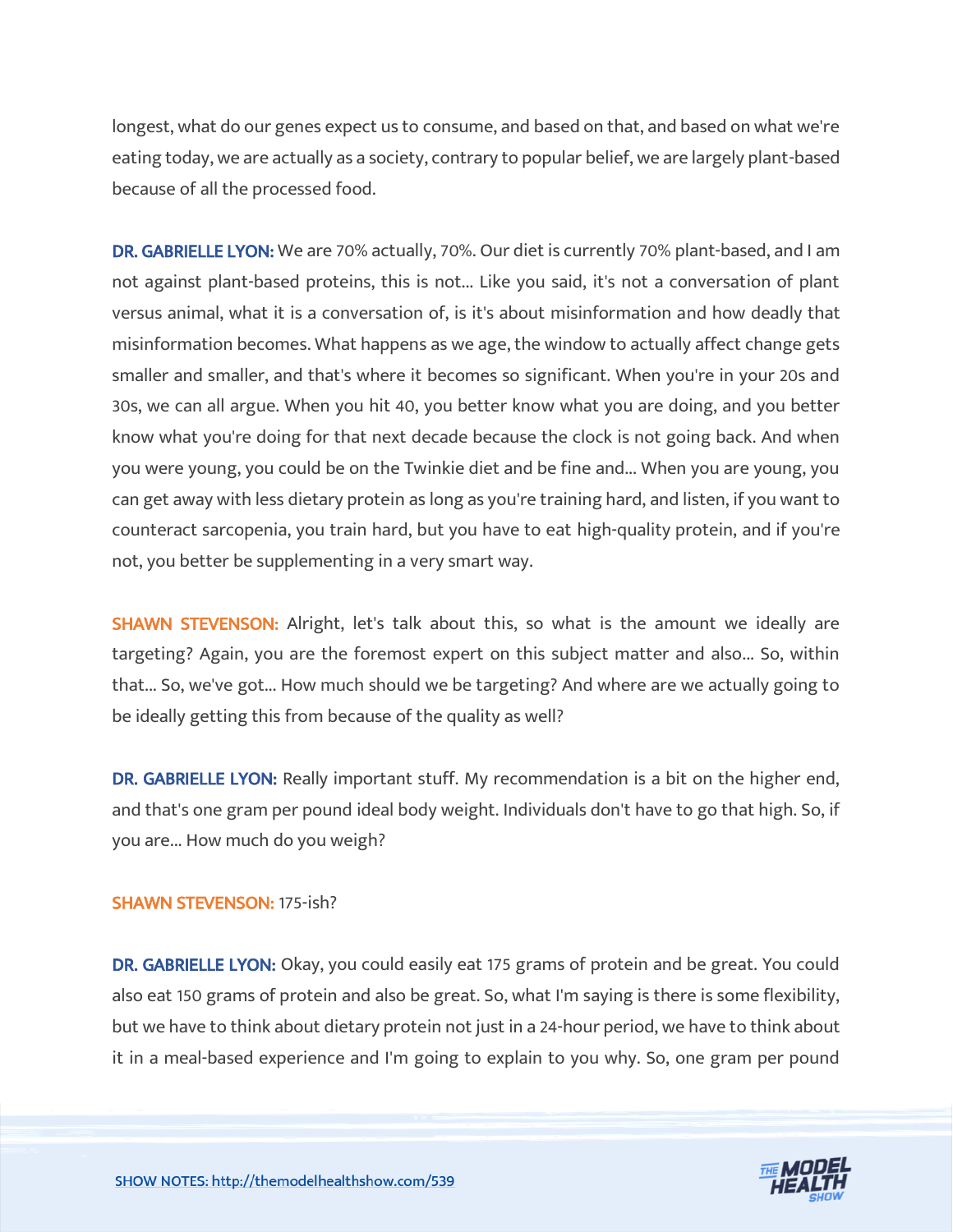ideal body weight is perfectly fine. What we have to think about is you want to really leverage protein as a signaling mechanism for skeletal muscle.

And the way that you do that is you get branched-chain amino acids. And that is typically 30- 50 grams of high-quality protein with two and a half to three grams of leucine, which is really that target, that key, will then stimulate muscle protein synthesis. For example, what would that be? Four, five ounces of... Yeah, five ounces of steak, five ounces of chicken, will be enough to then stimulate muscle protein synthesis. When you are younger, you can get away with less. My daughter is two and a half, she could eat 5 grams of protein and it will stimulate her muscles. For anybody else, as people age, you actually require a bolus amount, so you need that eaten at one time to actually signal the muscle, and that becomes really important to understand, so 30-50 grams per meal to really optimize that stimulus is necessary.

So, if you sip on a protein shake, you'll never get to that leucine threshold in the blood, you won't stimulate your muscles. You do that over a period of time, you become sarcopenic, and obviously, I'm making this a bit black and white, and I don't mean to do that, but for the listener to really understand, they must understand that we have to rethink the way that we're feeding. We have to rethink how we're eating and the way in which we do that is we really focus, you prioritize protein, you do things in a protein-forward manner, and you do that... If you're interested in metabolic correction, you could do those three times a day. If you are wanting to combat sarcopenia, you need to make sure that the first meal is optimized and that last meal is optimized, so that... And I don't care when that first meal is, that first meal when you are in a catabolic state should be between 40 and 50 grams, this will help overcome anabolic resistance in the muscle.

**SHAWN STEVENSON: I** want to share this with you, what I've seen to be... And this is just from my clinical experience, I've worked with so many folks over the years, contrary to popular belief, the number one thing that I would see as far as of course, helping folks to eat more real food, of course, that's the primary pillar, but within that, if we're talking about macronutrients, it's not a low carb or a low fat or any... I'm really looking at getting the right amount of protein in for these folks. If we're talking specifically about weight loss, there's nothing that I've seen to be as effective...

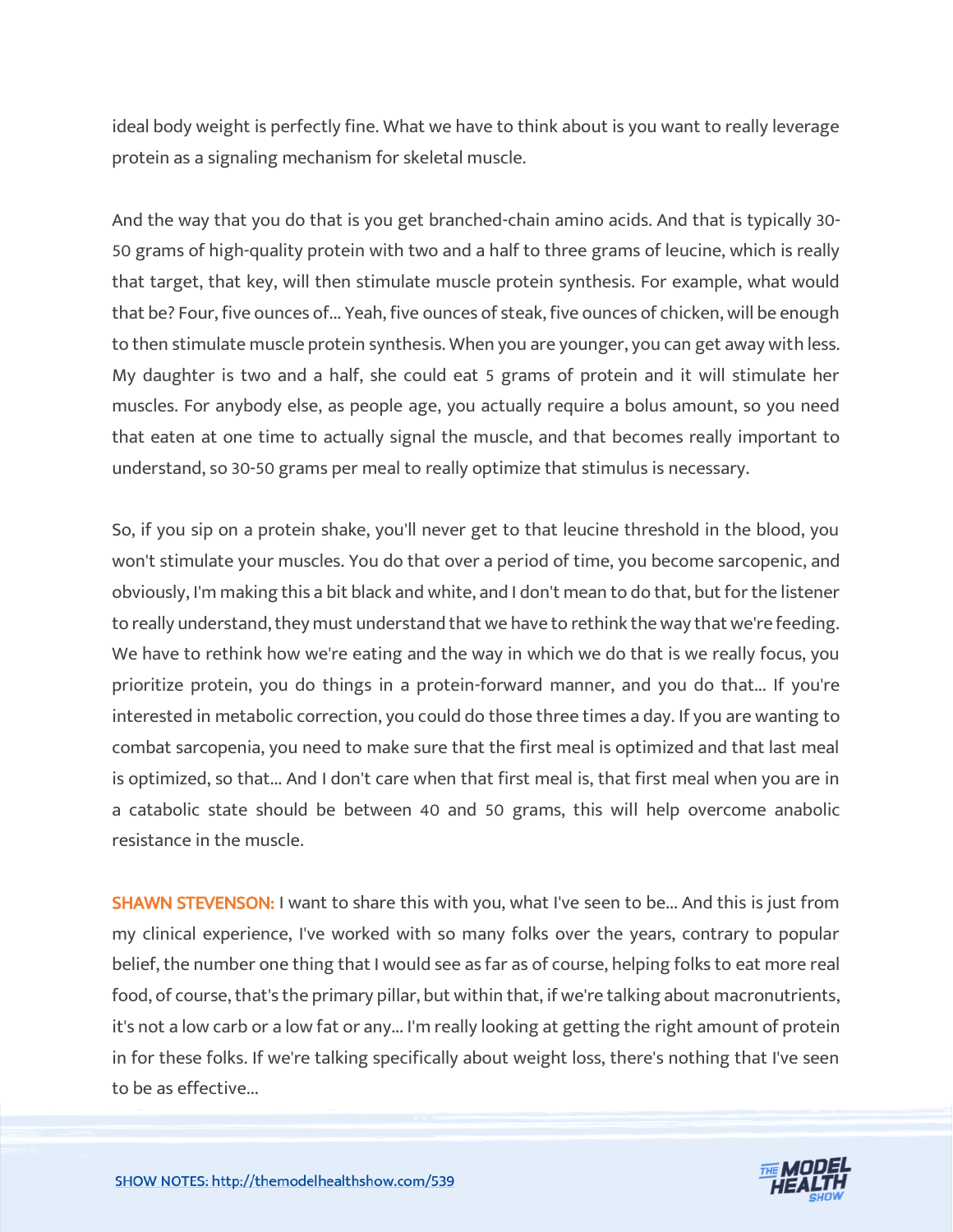#### DR. GABRIELLE LYON: I agree.

**SHAWN STEVENSON:** And it's just like again and again and again. But you said the ideal body weight, one gram per ideal body weight, so...

DR. GABRIELLE LYON: Per pound.

**SHAWN STEVENSON:** If somebody is, for example, they are 150 pounds and they're wanting to be 130 pounds, they want to lose 20 pounds...

DR. GABRIELLE LYON: And they... Yep, I would have a meal of 130 grams of protein and then they would also make sure that they're getting it between 30 and 50 grams per meal, and that's how they would break it up.

SHAWN STEVENSON: And so also, chances are they're probably eating half of that right now?

DR. GABRIELLE LYON: Right.

SHAWN STEVENSON: And what happens metabolically when we are increasing our protein? How is that actually...

DR. GABRIELLE LYON: Good question.

SHAWN STEVENSON: Changing our body?

DR. GABRIELLE LYON: It's interesting, protein is very unique and it's complex, there's 20 amino acids, we have nine essential amino acids. When you eat protein, there's this thermic effect of food. What that means is it actually takes energy to utilize that protein. The common belief is that it's to deal with the nitrogen and the urea but that's actually not what myself and some of my colleagues believe to be true. I was talking to Donald Layman about this morning, and really, the thermic effect of feeding, it actually relates to muscle protein synthesis, and it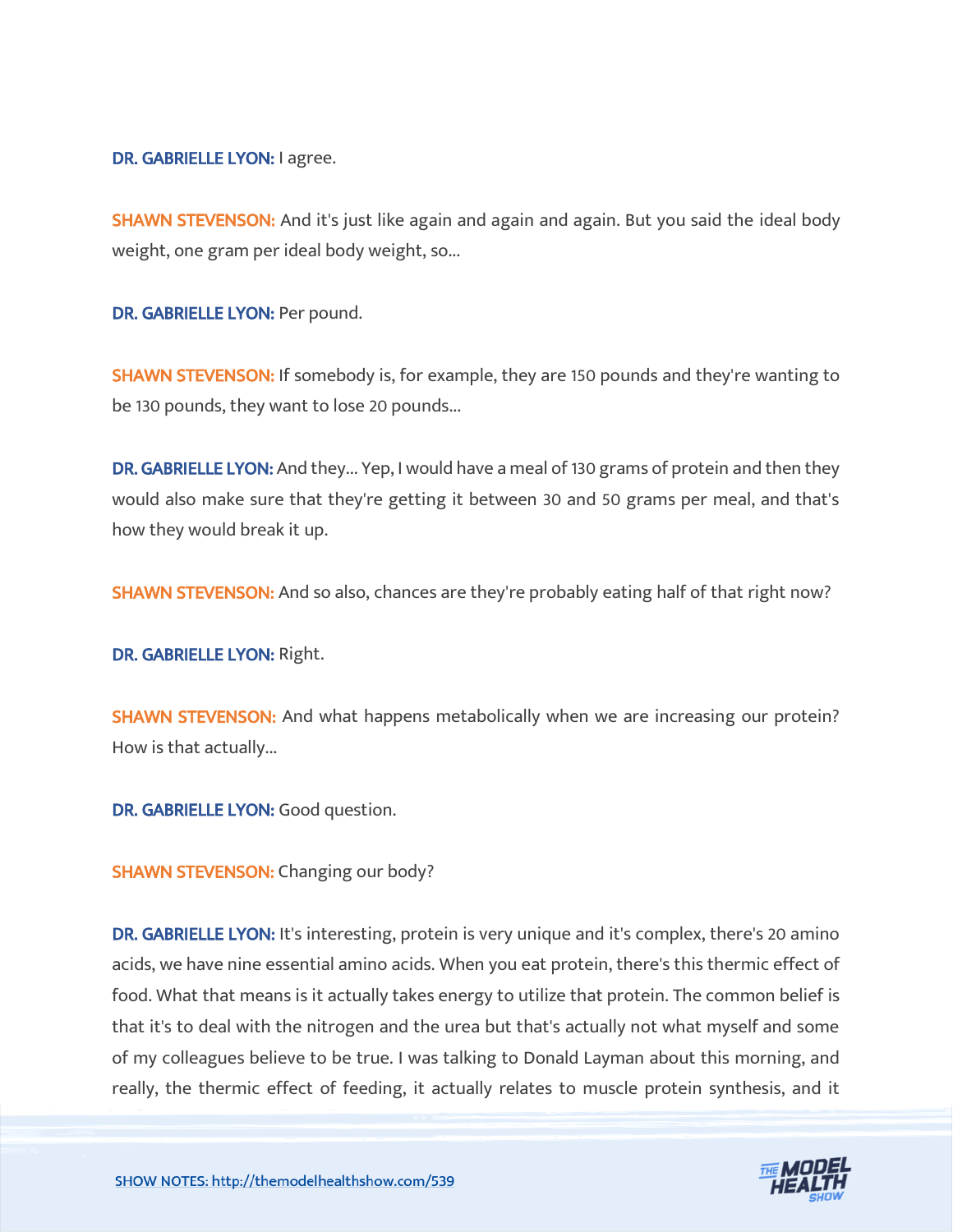actually relates to mTOR. That process is metabolically challenging, it utilizes a lot of ATP. That is where I believe the thermic effect of feeding or the thermic effect of food comes in. And it really comes from the muscle utilization of that high-quality protein versus fat and carbohydrates are... Maybe fat is 3% and maybe carbs are between five and yeah, maybe 5%, maybe it's a little higher. So, this idea that you eat 100 calories of steak, and if the thermic effect of food is I don't know, 20%, then you only get 80 calories 'cause your body is utilizing the other 20 to deal with the amino acids, very interesting. The other thing is that it protects skeletal muscle. We care about skeletal muscle because we care about metabolism and glucose regulation, right?

#### SHAWN STEVENSON: Yeah.

DR. GABRIELLE LYON: Also, it signals satiety mechanisms, you are much less likely to overeat. And this is interesting, some of the breakfast-skipping studies, this is out of Heather Leidy's lab, and they looked at kids, young girls and brain studies where they fed them high protein in the morning and they looked at their brain and they were much less driven to eat cupcakes or other foods, other sweet foods.

SHAWN STEVENSON: Yep, I believe it was Kansas University?

DR. GABRIELLE LYON: Yeah, yeah.

SHAWN STEVENSON: Yeah.

DR. GABRIELLE LYON: That's right.

SHAWN STEVENSON: I know, right?

DR. GABRIELLE LYON: I saw it, so...

SHAWN STEVENSON: Because I remember it because I was so happy when I saw that they're actually looking at the brain.

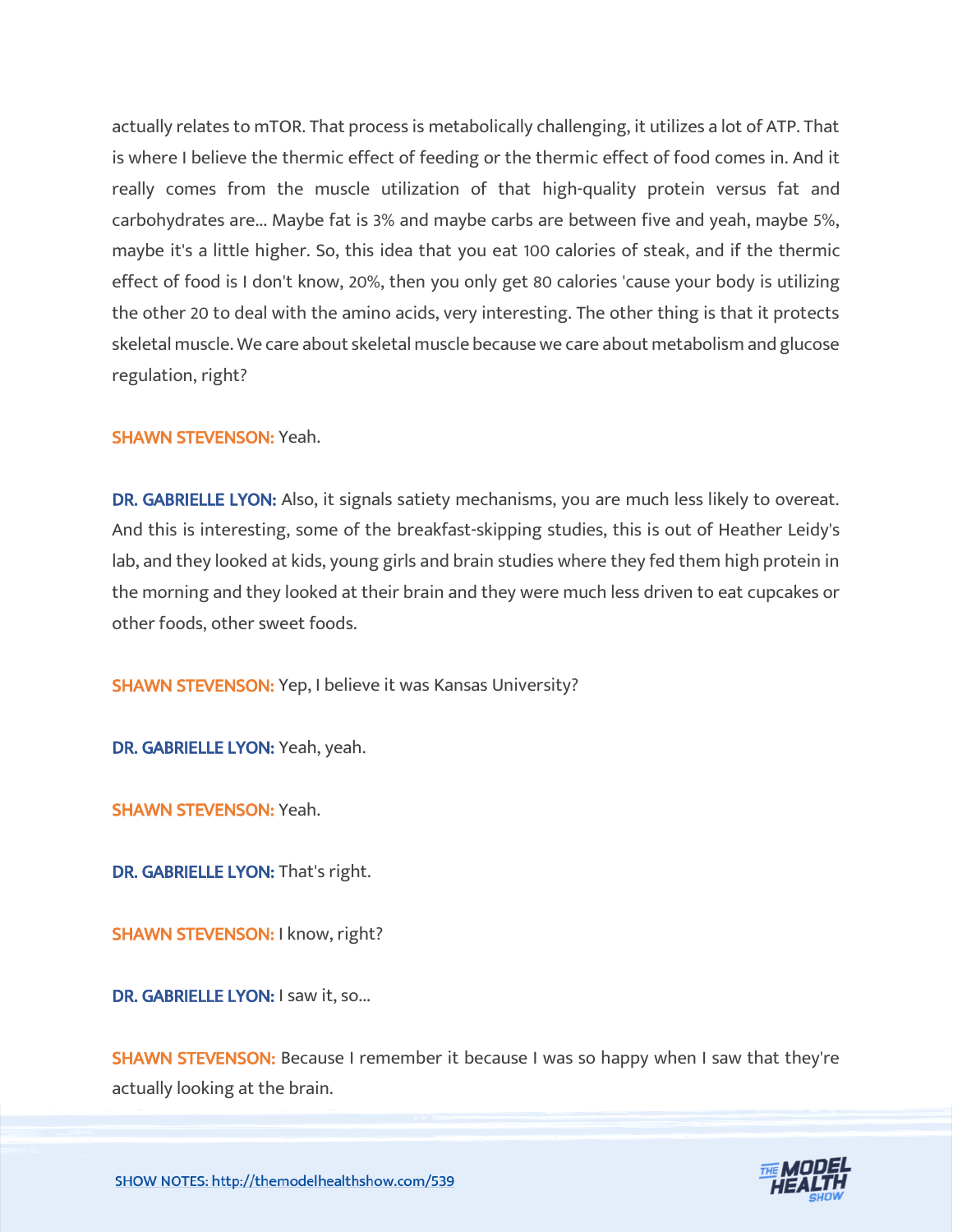#### DR. GABRIELLE LYON: Right.

**SHAWN STEVENSON:** Right, they're actually getting in there, "Let's see what happens," actually see... When we're talking about this increase in satiety hormones and this shift in metabolism, what's actually happening in the brain, which is largely controlling so much of this process, so that's fascinating. So, we get this benefit with satiety, and you also mentioned mTOR, now, this is a controversial thing as well.

DR. GABRIELLE LYON: Can't wait, yeah.

SHAWN STEVENSON: Let's talk about that.

DR. GABRIELLE LYON: Let's... By the time people leave this podcast or are done listening to this, I want them to not have any questions, I want them to understand some fundamental concepts that they can take home and just go, "Okay." mTOR, cancer, and protein has gotten a lot of heat, have you heard that? That's the big thing with this mTOR situation.

SHAWN STEVENSON: Of course. And can you say what mTOR is first?

DR. GABRIELLE LYON: Yeah, mTOR is mechanistic target of rapamycin, it's in every cell, it's in skeletal muscle, it's in the pancreas, it's in the brain, it's in the liver, every cell, and it's a nutrient-sensing mechanism. In skeletal muscle, mTOR is exquisitely sensitive to leucine, which is once you trigger mTOR, it goes down this pathway, and I'm over-simplifying it, and you get muscle protein synthesis. When you stimulate mTOR in the liver, which could be from excess calories, or excess insulin, or excess carbohydrates. This is a whole other pathway, okay? The idea that... And there's other ways to stimulate mTOR, by the way, which is exercise. So, there are other ways. This idea that protein and cancer, that there's some correlation, there's actually zero evidence to support that, and I'm going to start with the concept of... Some of the studies, and when you think about lung cancer or smoking cancer, the risk ratio is 12, which means there is a high clinical association. Anything above 2 is considered a risk. They looked at the data for protein and cancer, red meat consumption, and cancer, and came out to be 1.1, 1.3.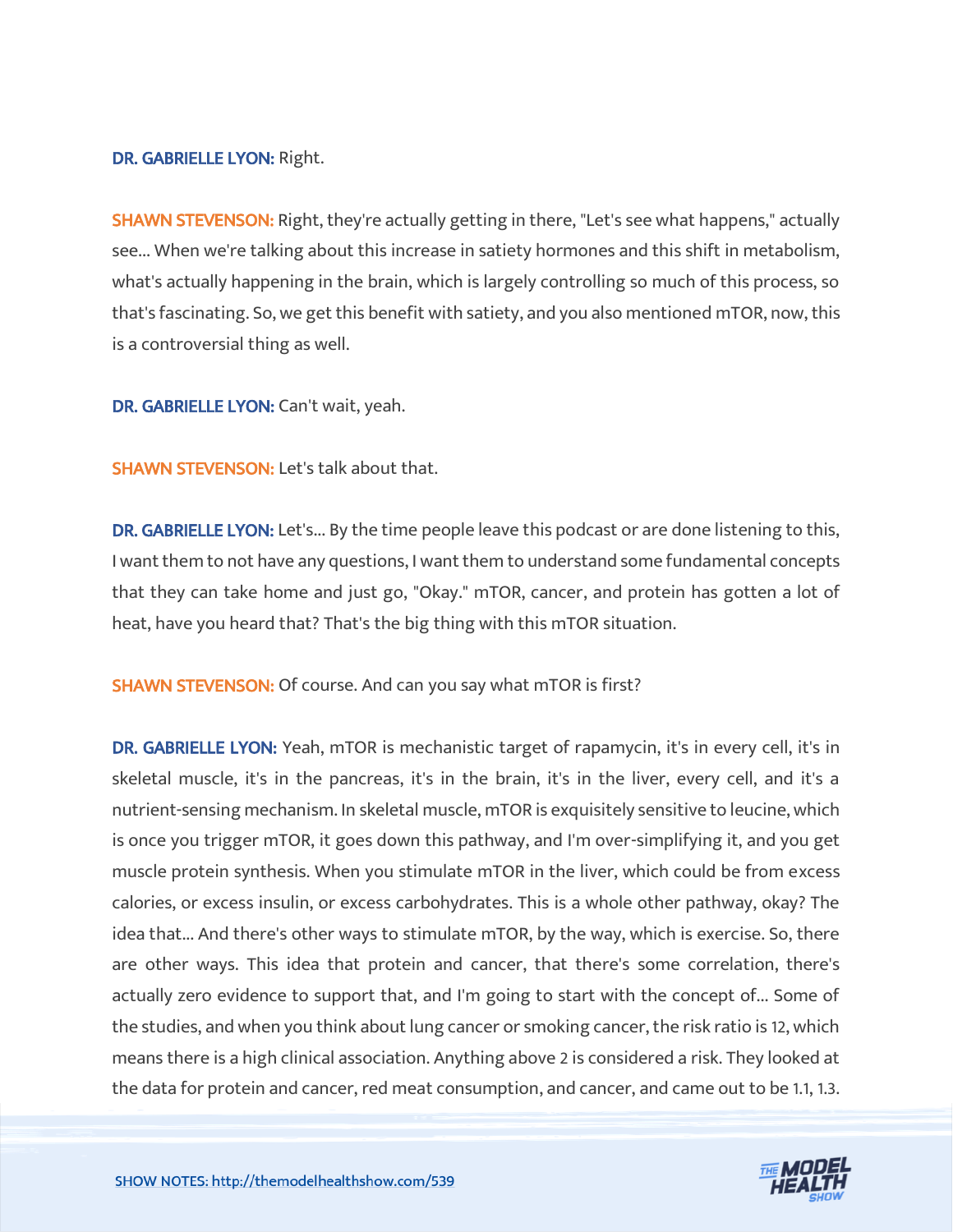So, I ask you, if the data doesn't support that there is a connection, then why is there such a huge driver? So, let's go back to the argument of protein and cancer, specifically as it relates to mTOR. When you eat protein, you do stimulate mTOR. Again, mTOR is in every tissue, mTOR is exquisitely sensitive to amino acids in muscle. It doesn't mean that mTOR is exquisitely sensitive to amino acids in the liver because it's more sensitive to other things, like excess carbohydrates or excess calories, excess energy. The concept that protein would then cause cancer, we have to, number one, think about, "Well, what kind of case are we talking about?"

Cancer is a disease of the genome. Are we talking about lung cancer? Are we talking about colon cancer? Breast cancer, ovarian cancer? Those cancers are clearly linked to obesity as a risk factor. Whereas, if you're telling me, you eat protein and protein upregulates a pathway, since when does upregulating a pathway cause a genomic alteration? Do you understand? So, the argument is, "Well if you eat protein, you're going to get cancer." Okay, what's the mechanism of action? You're saying its mTOR, but the idea that you're pushing a pathway up, that you're pushing mTOR up, has nothing to do with a genetic alteration. They're two separate things. Protein isn't an initiator of cancer, mTOR is a growth... It's a growth complex. Do you see? It doesn't make any sense, so there's some other reason why people are perpetuating this narrative.

SHAWN STEVENSON: So, for example, like when we are younger, we tend to have a lot of mTOR. So, wouldn't everybody get cancer then?

DR. GABRIELLE LYON: It's for growth. I mean it's normal, so mTOR is a normal... It has normal mechanisms in the body. It's not a bad thing. That's like saying going out to exercise is bad because it stimulates mTOR. What? If you really care about mTOR, then you shouldn't be eating excess carbohydrates, you shouldn't be eating excess calories and you shouldn't be snacking all day, because all of those things stimulate mTOR, and if you really care about cancer, then you really have to care about obesity. This cannot be a topic of protein.

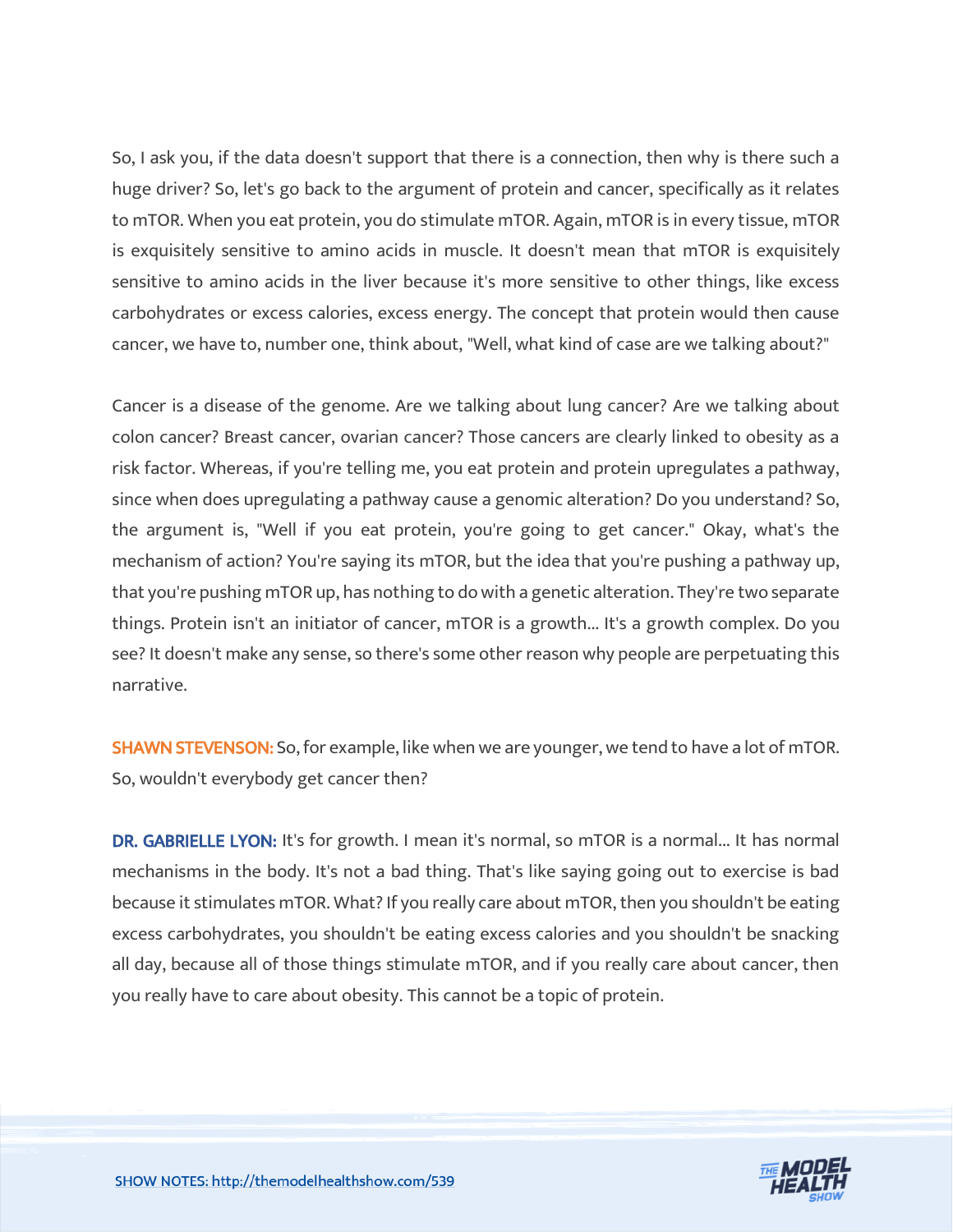SHAWN STEVENSON: Yeah, I'm just thinking about... It's a logical fallacy, because with mTOR being more robust, especially, would you say when we're in our early 20s, for example, wouldn't that be so cancer-promoting if... Just to be 20 years old, because of the higher level?

DR. GABRIELLE LYON: Yeah, yeah, no, it sounds like what they talk about with IGF-1, they say "Oh, well, growth hormone is so high when you're younger," well, if that was really related to cancer... When we think about cancer, you have to think there has to be some genetic mutation that happens. If cancer is a disease of the genome. And these become very, very important questions, so if you look at... They had a recent group of studies, that Annals of Internal Medicine came out with this group of studies, where they put protein and red meat to the test. It's called the... They used the grade system, and they wanted to see, "Okay, so should we really be cutting back on protein, by the way, or red meat?" By the way, red meat consumption since 1975 is down 40%.

SHAWN STEVENSON: Down 40%.

DR. GABRIELLE LYON: But somehow, we're making it all the problem.

**SHAWN STEVENSON:** We're far less healthy, since then.

DR. GABRIELLE LYON: But we're eating less red meat, chicken consumption's taken its place. It doesn't... The narratives don't make sense, and I think that we really have to come to question some of these narratives. So, the grade study, or not the grade study, this group of studies from Annals of Internal Medicine was about... Was a bunch of different papers. Actually, determined that there is no reason for us to be cutting back on red meat. I am telling you they came after this guy, they came after the head researcher to try to get him thrown out, but it's science, so...

#### SHAWN STEVENSON: Yeah.

DR. GABRIELLE LYON: Since when does that happen, in the history of ever? There's a lot of problems and a lot of issues with the things that we're seeing.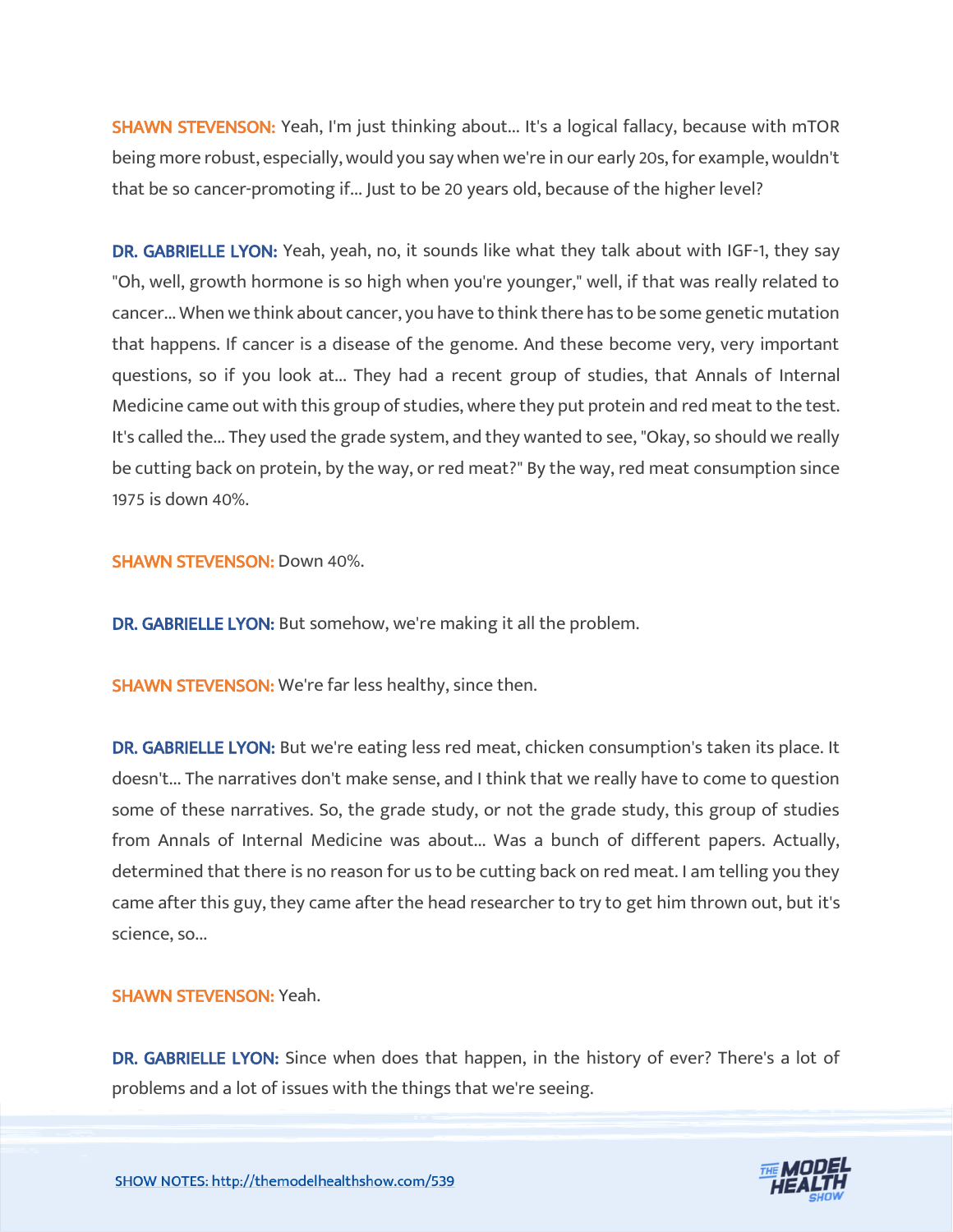**SHAWN STEVENSON:** That's just so obvious, I never thought about that.

DR. GABRIELLE LYON: So, this concept that we actually would create a genomic alteration from pushing an mTOR pathway, since when, in the history of ever, does that even make any sense? And you know this concept that we... That meat is bad for the planet? It's not that binary. Do you know that 80% of all that stuff comes from transportation, electricity, and industry? Do you know that 50% of our fruits are imported in? So, if you really care about the environment... What are people talking about? Now you know why I'm so passionate about this because I'm watching this. This narrative is brutal, and the truth is, I've sat next to enough dying people, it really messes with you.

**SHAWN STEVENSON:** We got to talk about that too, actually.

DR. GABRIELLE LYON: You know, protein and cancer have nothing to do with each other.

SHAWN STEVENSON: Alright, let's dig in right here.

DR. GABRIELLE LYON: So, what? So mTOR... And again, mTOR is much more sensitive to carbohydrates and excess energy in the pancreas and the liver and all these other places, but somehow, they're targeting skeletal muscle and protein? How does that make any sense?

SHAWN STEVENSON: It doesn't.

DR. GABRIELLE LYON: Doesn't make any sense. Do you see? But we're being fed this, no pun intended...

SHAWN STEVENSON: Of course.

DR. GABRIELLE LYON: But it's... We're being fed this stuff.

SHAWN STEVENSON: So... Wow.

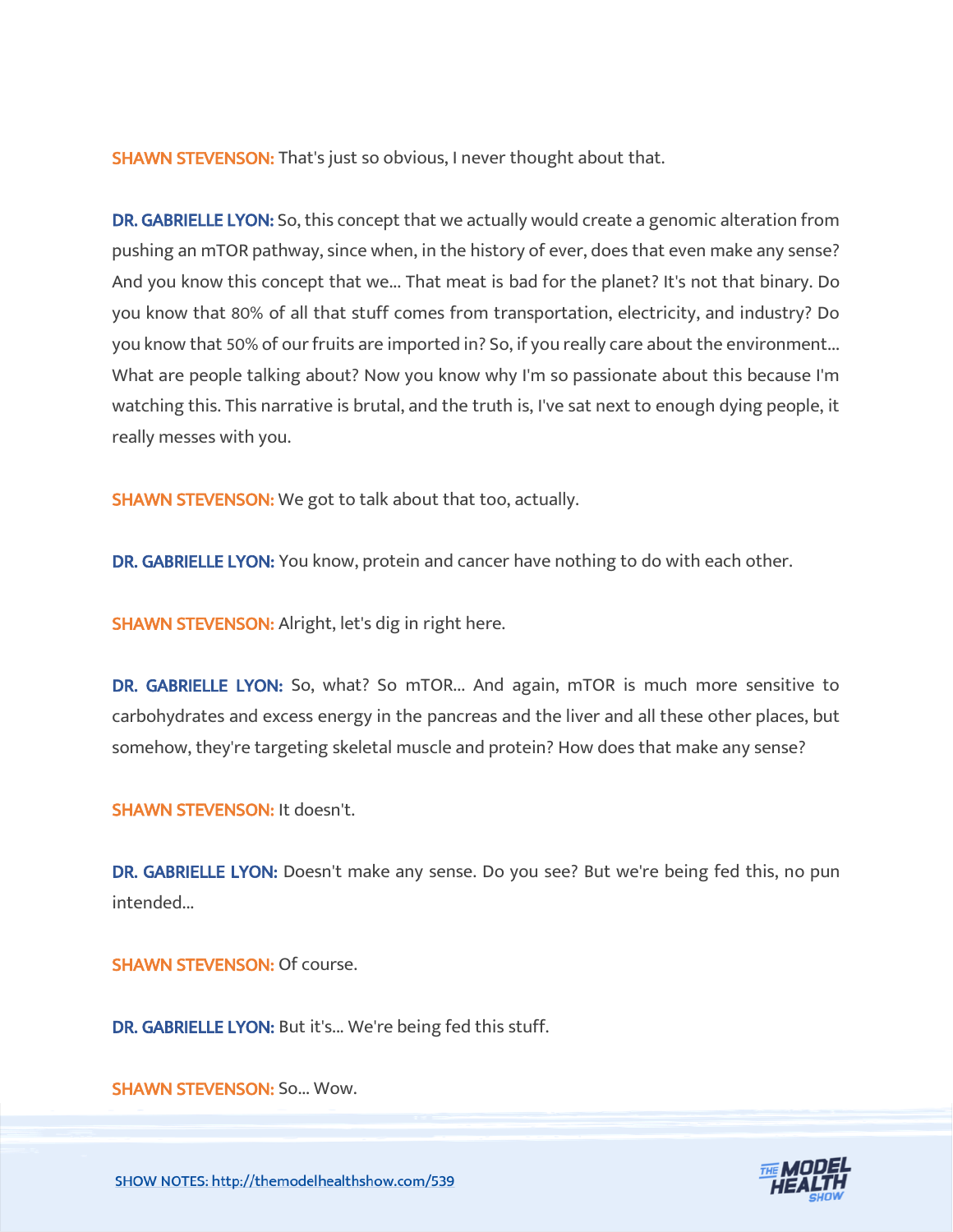DR. GABRIELLE LYON: This is a major problem.

**SHAWN STEVENSON:** Yeah, and this a serious, serious issue.

DR. GABRIELLE LYON: So then if you go and you look at this IARC committee. This IARC committee is... They determine what is carcinogenic or not, and they get together a group of papers, okay? And this guy named Clarfeld... I can't remember his first name. David Clarfeld was on the committee when they came out saying red meat was a carcinogen, remember that whole thing? And he said, "Listen," they threw out all the randomized control trials because they were smaller. They used epidemiology data, they used observational data which is really low-quality data to say that protein causes cancer, to list it as a carcinogen. The majority of people were vegan or vegetarian on that board.

**SHAWN STEVENSON:** Yeah, we've got to take that into consideration, of course, who's putting the research together, and again, everybody... It's not saying that these are bad people.

DR. GABRIELLE LYON: No, not at all.

SHAWN STEVENSON: But it's the agenda...

DR. GABRIELLE LYON: Absolutely not at all.

**SHAWN STEVENSON:** And also, we cannot just cherry-pick which data is convenient and throw out... This has been one of my biggest things I've been driving towards this past year and a half, two years, is for folks to understand the quality of data. If we've got a double-blind, randomized, placebo-controlled trial demonstrating this outcome...

DR. GABRIELLE LYON: What we consider the gold standard, yeah.

SHAWN STEVENSON: And then we throw that to the side...

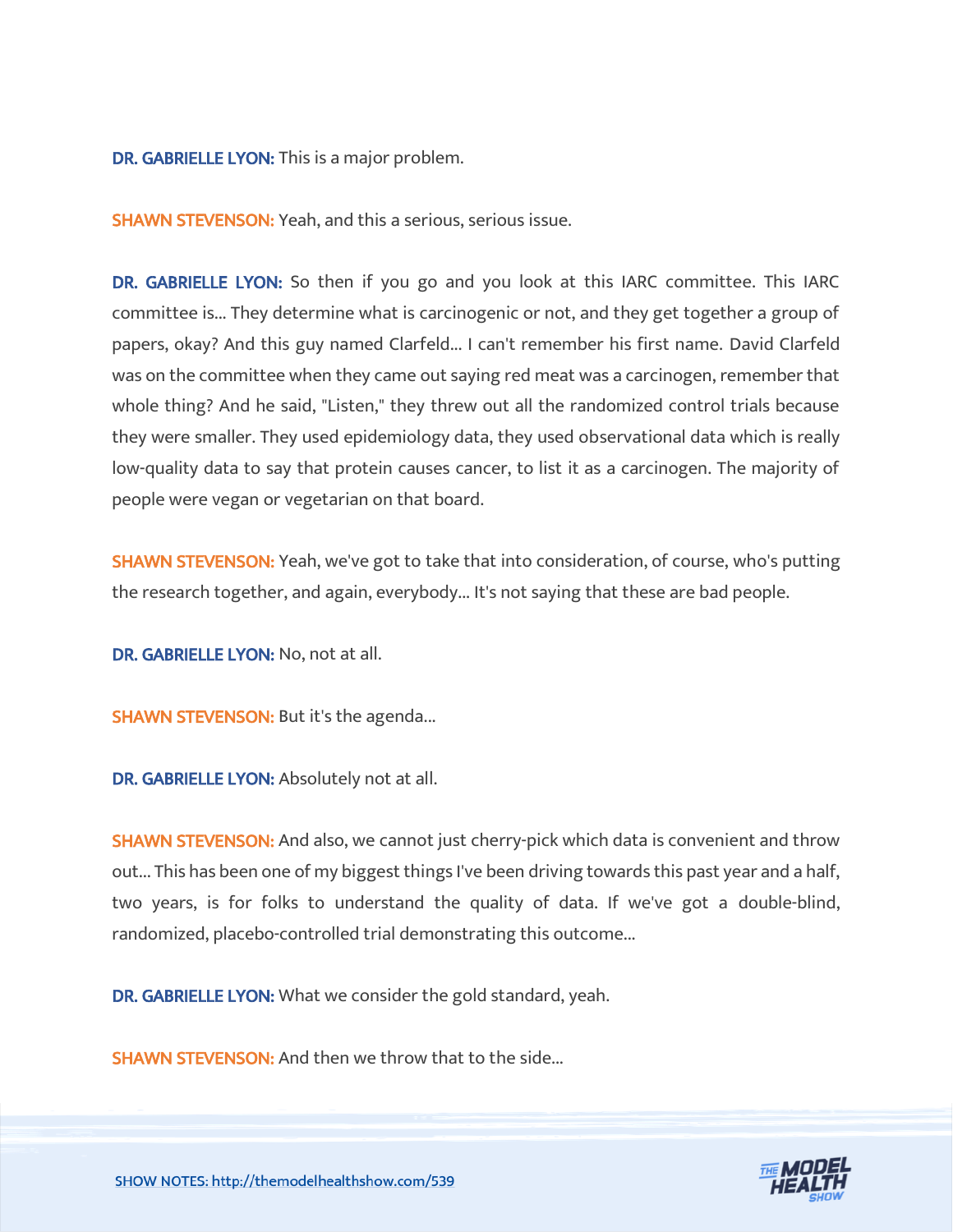DR. GABRIELLE LYON: Yeah, 'cause it doesn't fit...

SHAWN STEVENSON: Throw 20 of those to the side, because it doesn't fit the narrative and then we point to some observational data.

DR. GABRIELLE LYON: Right. It's a problem.

SHAWN STEVENSON: It's not okay.

DR. GABRIELLE LYON: Not only that but that's how we train our professionals, that's brutal.

SHAWN STEVENSON: So, it's perpetuating the cycle of ignorance.

DR. GABRIELLE LYON: It perpetuates it because... Just because an individual was a physician doesn't mean that they are looking at the science, they are taking someone's word for it and at some level, you have to, but at the other, you really should go back and say, "Man, okay, does this make sense? Does this make sense? The recommendation that I'm giving, is it actually making sense?" This idea that red meat is a carcinogen, how? The concept of TMAO, if you care about TMAO, then there's more TMAO in fish. It's really not a red meat story, is it? It's not really, because people care about the individual's health. It's really not about cancer and protein, it's about whatever behind the agenda is, they don't want people eating animals, probably something, but it's not because they're caring about our health first.

SHAWN STEVENSON: Yes, and I think I should clarify when I was saying mTOR is going to be propagated when we're in that younger stage, I think, and I would defer to you of course on this, is that around that age bracket, late teens, early 20s, folks are probably consuming a higher ratio of protein than when they get older...

DR. GABRIELLE LYON: I don't know. Yeah, I mean...

**SHAWN STEVENSON:** But also... But the other part two was the exercise that is going to be involved which tends to decline as folks are getting older, especially in our society, so mTOR is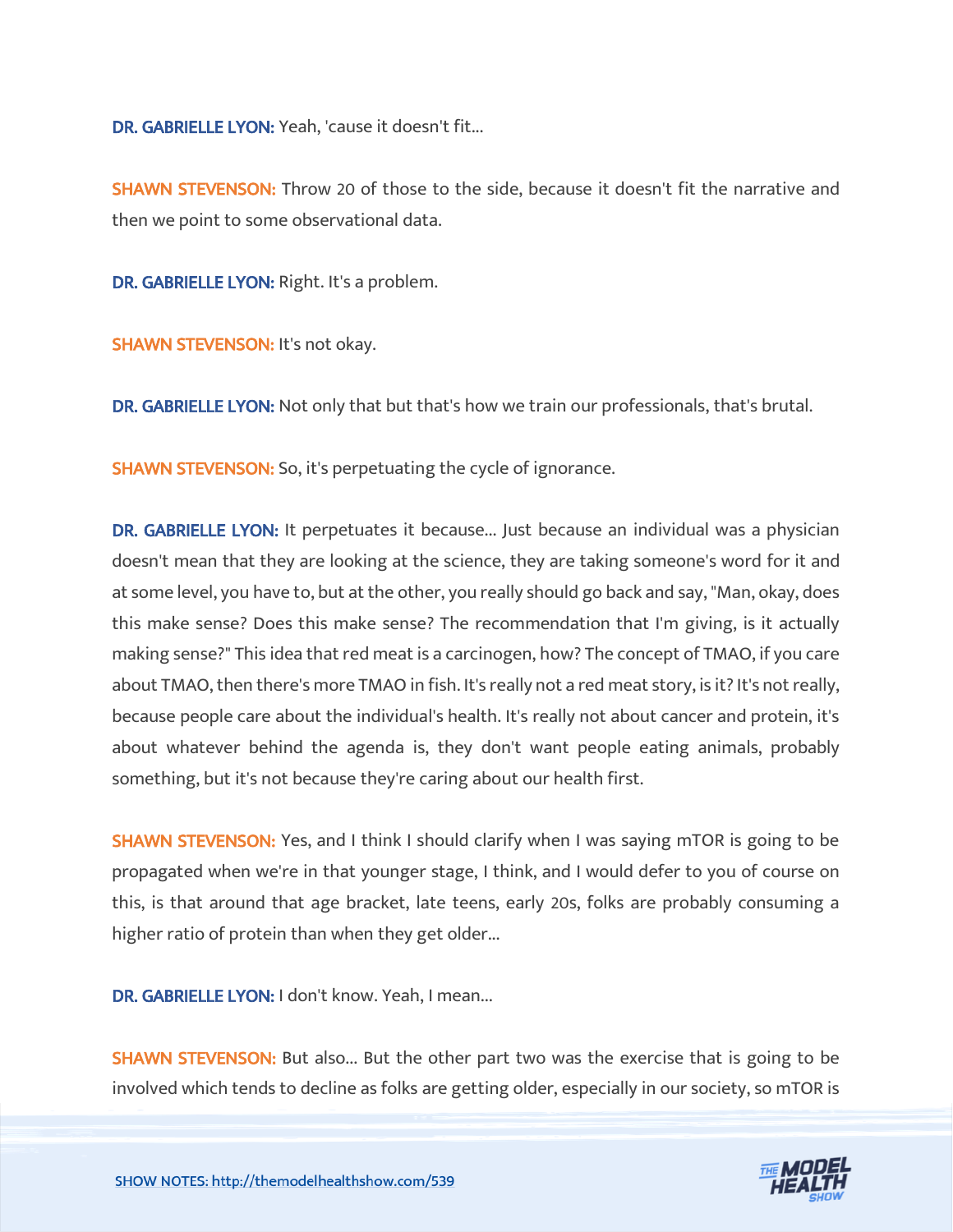going to be more active and I love... This is the compliment you mentioned IGF-1, which is just going to be produced more in abundance when we're younger, period. And again, if that was a stimulator and driver of cancer, people would just have cancer all the time.

DR. GABRIELLE LYON: Exactly, and we also have to differentiate what kind of cancers are we talking about. Do you realize that people...? People say, "Oh, protein cancer." What kind of cancer? Lung cancer? We haven't gotten better at treating lung cancer in the last 60 years, it's not a metabolic disease. Colon cancer? Well, that's kind of pulling at straws, because we know obesity is a risk factor for that but why are you not focused on that, you see.

**SHAWN STEVENSON:** Speaking of the gastrointestinal tract, period. What about protein as far as our microbiome? This is where a lot of science is just teeming with innovation and new research. Is there any connections here that you recognize?

DR. GABRIELLE LYON: Yeah, I think it's going to be interesting to see what comes out in the next decade. A recent study just came out, there was a proof-of-concept study, I think Nature Communication which was... My mentor was a part of, and it actually showed that for an eightweek period of time that the body and this is a rodent study, can become more like a ruminant microbiome, so it actually generates some essential amino acids, which is a proof of concept as to why some beginner vegetarian individuals do not seem more... I don't want to say the word, don't have lower muscle mass than we would expect, because if they are very devoid of branched-chain amino acids or lower in those essential amino acids, we would anticipate them to be much more muscle deficient, I guess you would say. Some data is coming out that the gut can actually generate essential amino acids from the microbiome.

**SHAWN STEVENSON:** This is fascinating, same thing with generating glucose from protein.

DR. GABRIELLE LYON: Yeah, so gluconeogenesis. Gluconeogenesis is interesting. When you think about gluconeogenesis, this is this concept that the body can generate its own glucose. One of the reasons why... In my clinic, I see some individuals that eat a higher-protein diet, have higher elevated or higher hemoglobin A1Cs, but there's a belief, possibly, that the red blood cells live longer, because the body is going through this process of gluconeogenesis. For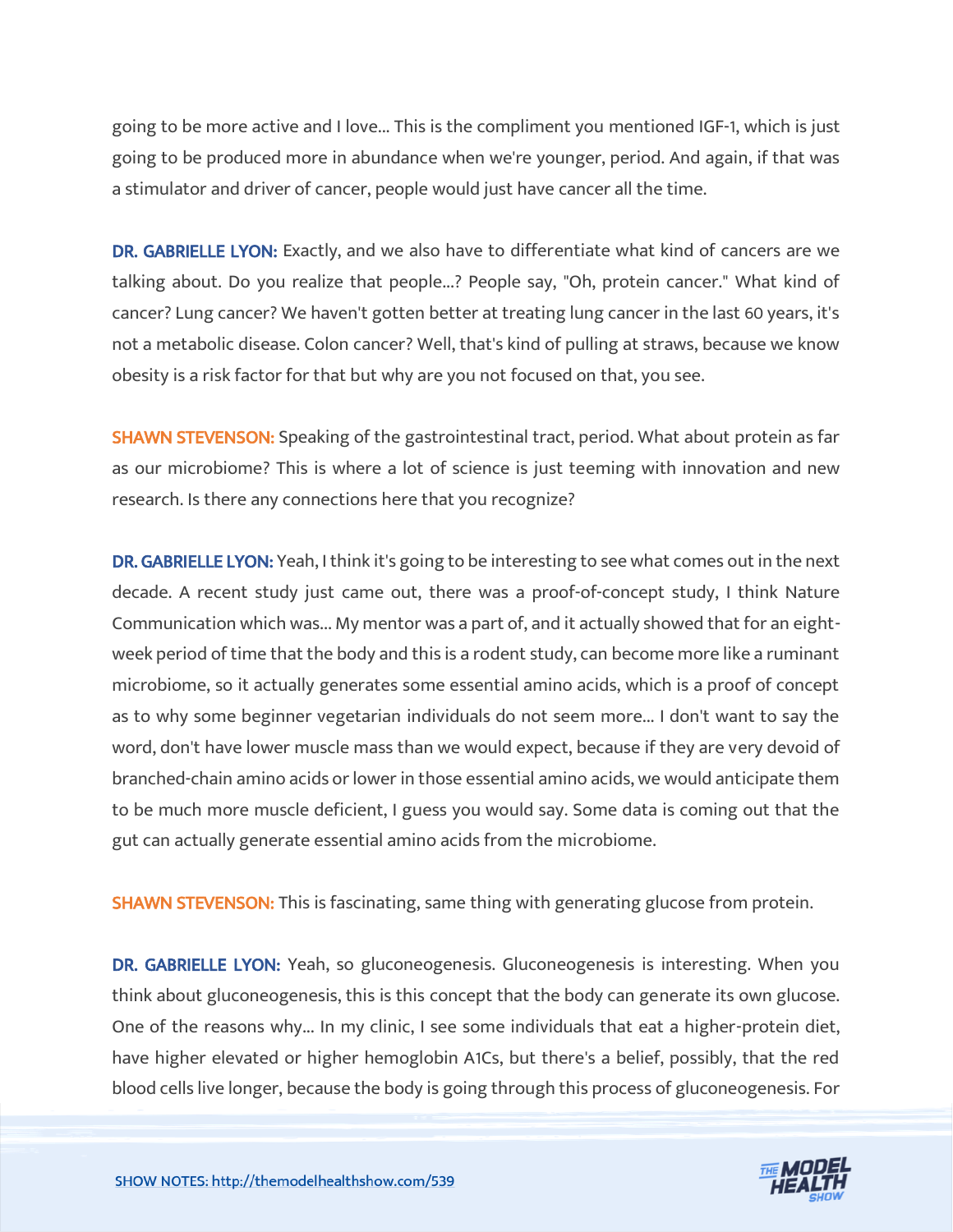every 100 grams of protein we eat, our body generates 60 grams of glucose through gluconeogenesis, through its self-generating properties. Interesting, right?

SHAWN STEVENSON: Yeah, yeah.

DR. GABRIELLE LYON: I'd much rather get my glucose that way.

**SHAWN STEVENSON:** Man, that is just... What I'm really hearing is another leg under the belief system which is really... This is a truism, that the human body is incredibly adaptable.

#### DR. GABRIELLE LYON: It is.

**SHAWN STEVENSON:** And it knows what to do to survive, but also what we're talking about today is, what can you do for your body to thrive? What is ideal? What is your DNA really expecting you to provide for just robust health, immune system, wellness, metabolic health, cardiovascular health? And that's what we're talking about here today, and I want to go back to our biggest killer, cardiovascular disease, which the average...

From year to year, the last few years has been about 630,000 folks have passed away here in the United States, with heart disease being what's on their death certificate. In 2020, that jumped up to almost 700,000 and it's as if it didn't happen, nobody's blinking an eye about it. Well, the point I'm making is, it's been a consistent major issue of premature death for our citizens, and what we've been targeting, which we've sucked at it, is the dietary change here to stop heart disease is, "Lower your cholesterol, take a statin and lower your fat."

DR. GABRIELLE LYON: Sorry, I was just looking at this today. There's over 200 million people on a statin. I usually say 40 million, but I would... Just looking at this one, that's a lot. To lower cholesterol? People are saying... They threw out that reduced dietary cholesterol, but people are still recommending that. They took that out of the guidelines, they took cholesterol recommendations out of the guidelines.

SHAWN STEVENSON: Actually, didn't see that headline.

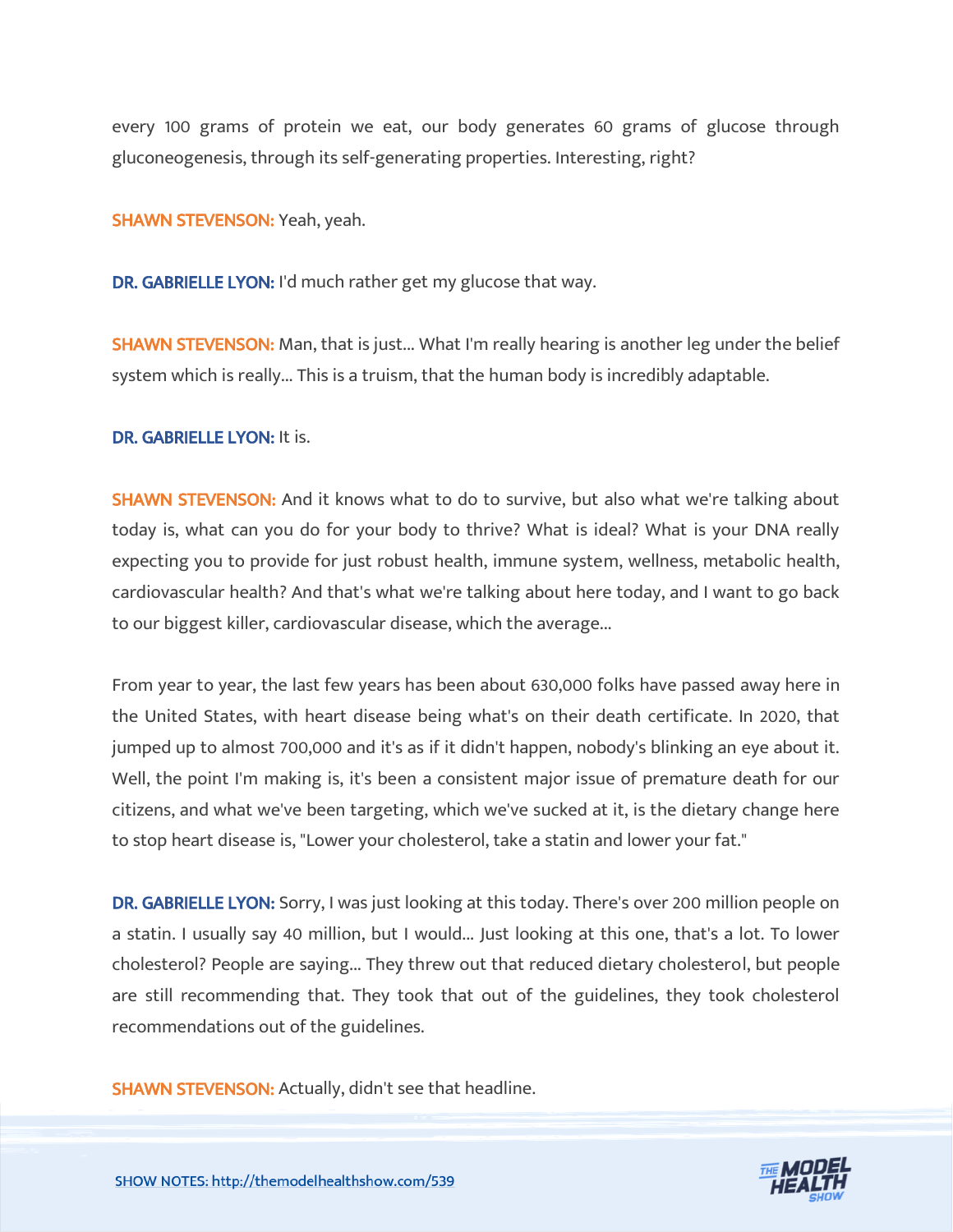#### DR. GABRIELLE LYON: You sure didn't see that, did you?

**SHAWN STEVENSON:** Yeah, it's so interesting, again, when we get a narrative and then you get products around it, you get people profiting from it, and not understanding how cholesterol is literally one of the most important nutrients for the human body, and also the cholesterol in food and the cholesterol in your body are two different things.

DR. GABRIELLE LYON: Absolutely, your body makes 100 milligrams of cholesterol a day.

SHAWN STEVENSON: If it's so bad, why is your body making it? It's so interesting but again, this is what these conversations...

DR. GABRIELLE LYON: Or... I'm sorry, your body needs 100 milligrams a day. Either it makes 800 milligrams, and you eat the rest...

**SHAWN STEVENSON:** The brain is just making its own on-demand. Your brain is most concentrated with cholesterol anywhere. Again, if it's so bad... But again, logic is kind of pushed to the side and... I'm wanting to know more about protecting us from this major killer, something that ended my grandfather's life, multiple open-heart surgeries, hypertension, all these things, his doctor told him, "Lower the fat, eat these partially hydrogenated oils, definitely stay away from red meat." What could my grandfather have done? And he was a... He used to hunt, and he would forage and all these things and all that kind of got taken away from him slowly. Number one, I'm hearing, of course, we really have to look at building muscle...

#### DR. GABRIELLE LYON: You do, you do.

SHAWN STEVENSON: And we need to make sure... Why? So, let's talk about why as far as cardiovascular health, muscle, and protein?

DR. GABRIELLE LYON: Yeah, so for cardiovascular health, obviously, there's that training component. The heart is a muscle, there's resistance exercise, aerobic activity, which I think is

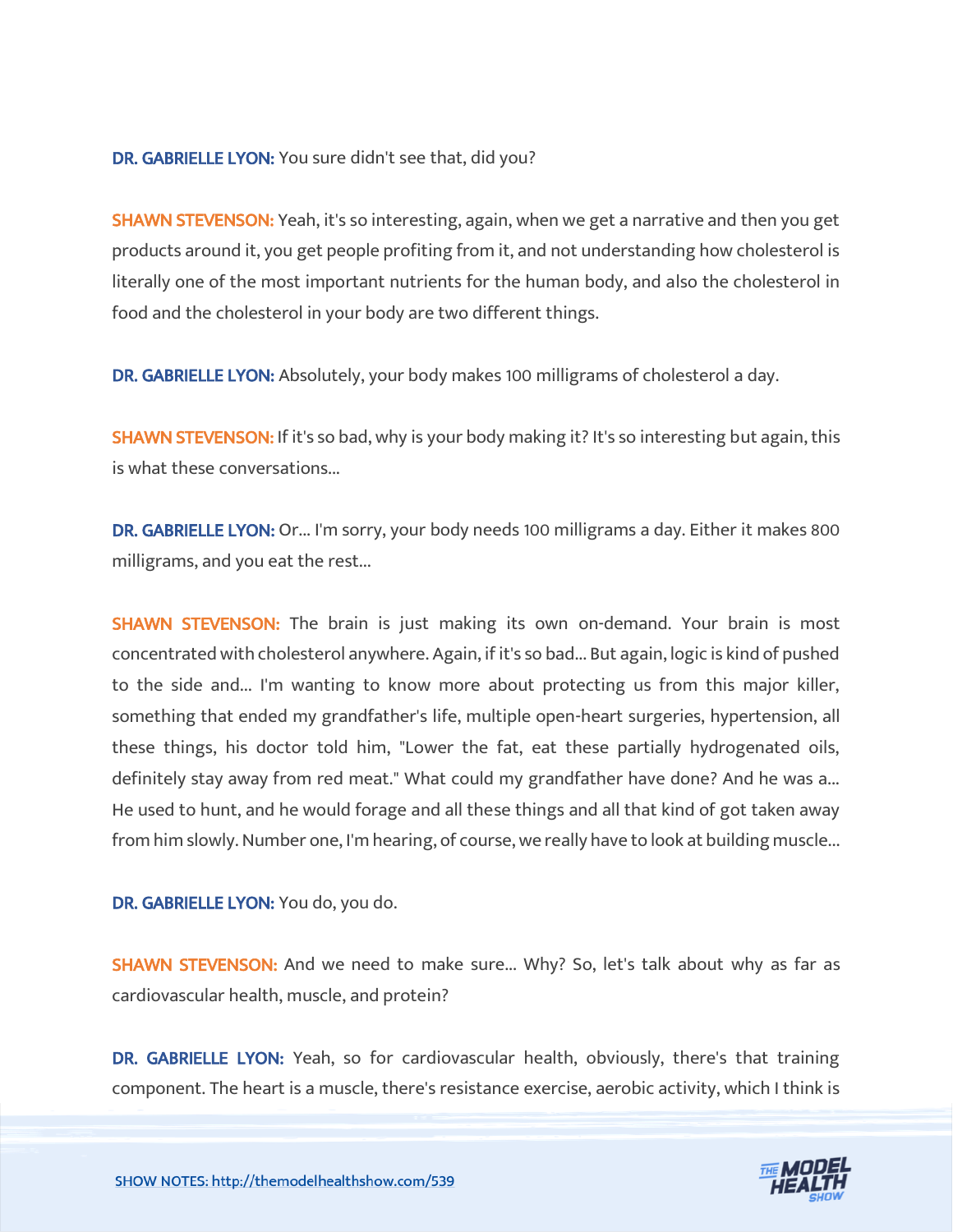status quo. Where skeletal muscle really plays a role, is that it allows for regulation of body composition. It really can reduce visceral body fat. As you're utilizing skeletal muscle, it allows glucose regulation. Fatty acid oxidation occurs in skeletal muscle, and for survival, say someone does have a cardiac event, the way in which they're going to survive, the more muscle mass they have, the better their survivability.

SHAWN STEVENSON: That's proven.

DR. GABRIELLE LYON: Yeah, which is really interesting. You know, there is something to be said for good cardiovascular screening. If an individual has familial hypercholesterolemia, definitely should be examined, and we do more advanced lipid testing, calcium score, clear... It's called a... A new scan called a clearly scan, those kinds of things which will allow for early detection in calorie control. And also, if you care about triglycerides, you have to reduce carbohydrates, it's not a red meat issue. It could be a total calorie issue but it's not a red meat issue. The next question you would have to say is, "Well, what's the mechanism of action?" If they told your grandfather to stop eating red meat because it's bad for his cholesterol, well, what's the mechanism of action? Why? They've proven that dietary cholesterol has very minimal impact on blood cholesterol, of course, if you are a lean mass hyper-responder or there's other components to that, but the majority of the population doesn't really need to be focused on cholesterol. In fact, like I said, they took that out of the guidelines.

SHAWN STEVENSON: Yeah. No, I was very young when this happened. And again, he was far too young and...

#### DR. GABRIELLE LYON: How old was he?

SHAWN STEVENSON: I believe he was 59 or 60. And I remember, again, it would start off as high blood pressure, and he invoked these changes primarily because of the pushing of my grandmother, and from there, he did the things and it got worse instead of better, and this can be like... If somebody can omit the power of food here, but that would be the biggest mistake because our tissues are literally made from these things. We get to decide what our cells are made of and also how they're communicating, and that was one of those moments,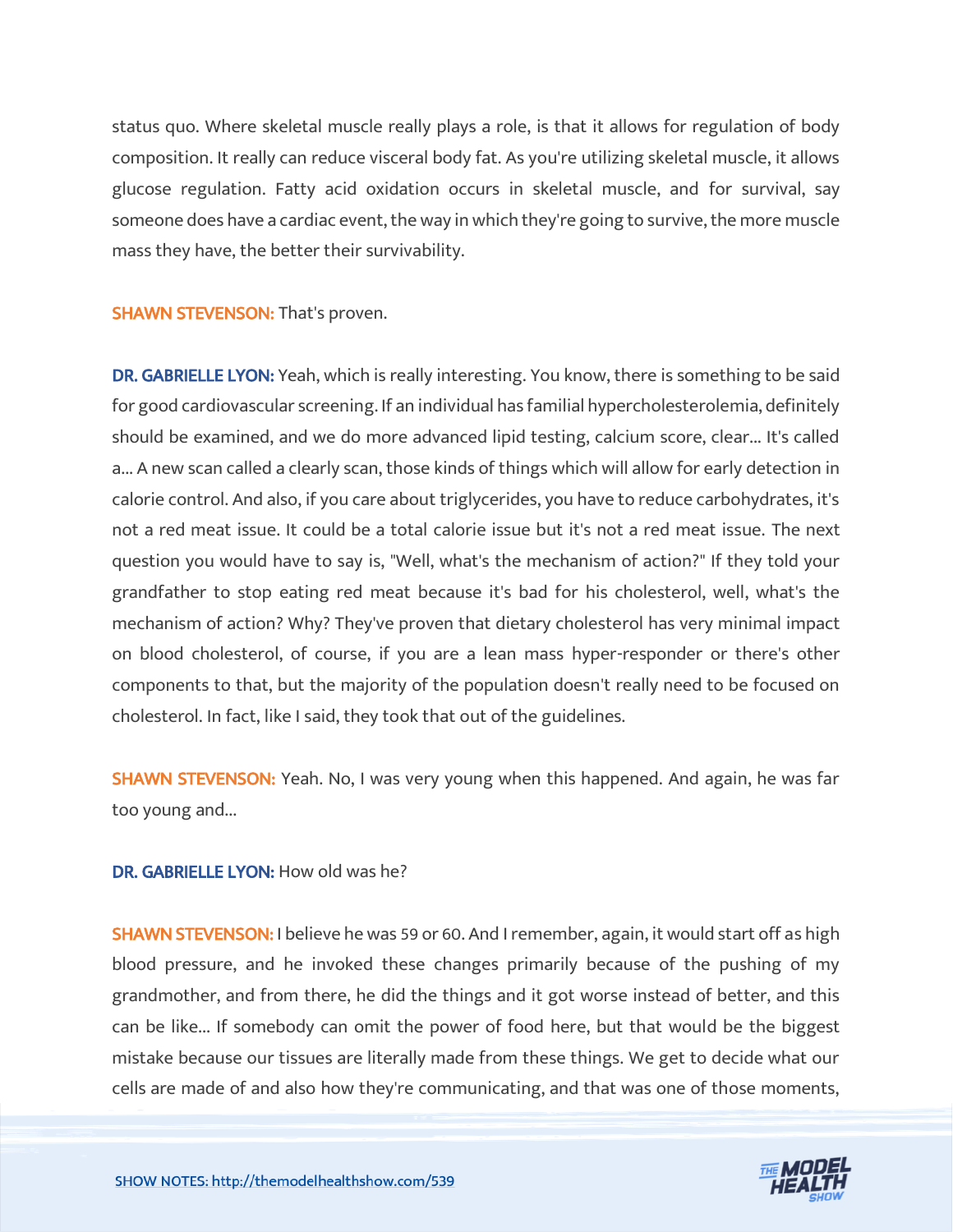again, that just added to my armor that I wear today in defense of everybody and so... And I want to thank you for that too because again, the issue today that's on a lot of people's minds... These very simple tenets are so overlooked, and I want to ask you about this as well, the role that protein... And again, even as I'm saying it talking to you, it seems so such a... It seems like it doesn't... The word doesn't express how important it is, but in regard to immune system function, our immune cells are made of proteins. Let's talk about that.

DR. GABRIELLE LYON: Yeah, protein, dietary protein, and just protein in the body is what everything is built on, and they are again... And even if you think about branched-chain amino acids, they fuel our immune cells, and they are... There's a crosstalk between skeletal muscle and immune function, macrophages, these interleukins that are released. We have to... If you really care about immune health, you do need to care about training, you do need to care about your diet, you do need to care about wellness for sure.

SHAWN STEVENSON: Wow. Of course, it's not getting much attention, but I appreciate you talking about that, and this is a good spot to reiterate the quality of protein, so you mentioned earlier, just give an example of whether it's a chicken breast or red meat example...

#### DR. GABRIELLE LYON: Yeah.

**SHAWN STEVENSON:** But let's compare that to a vegetarian source because again, this is inclusive, but we also need to look at logic here.

DR. GABRIELLE LYON: Yeah.

**SHAWN STEVENSON:** How much quinoa would you need or how much...

DR. GABRIELLE LYON: It's about six cups.

SHAWN STEVENSON: Peanut butter.

DR. GABRIELLE LYON: It's about six cups of quinoa to one small chicken breast.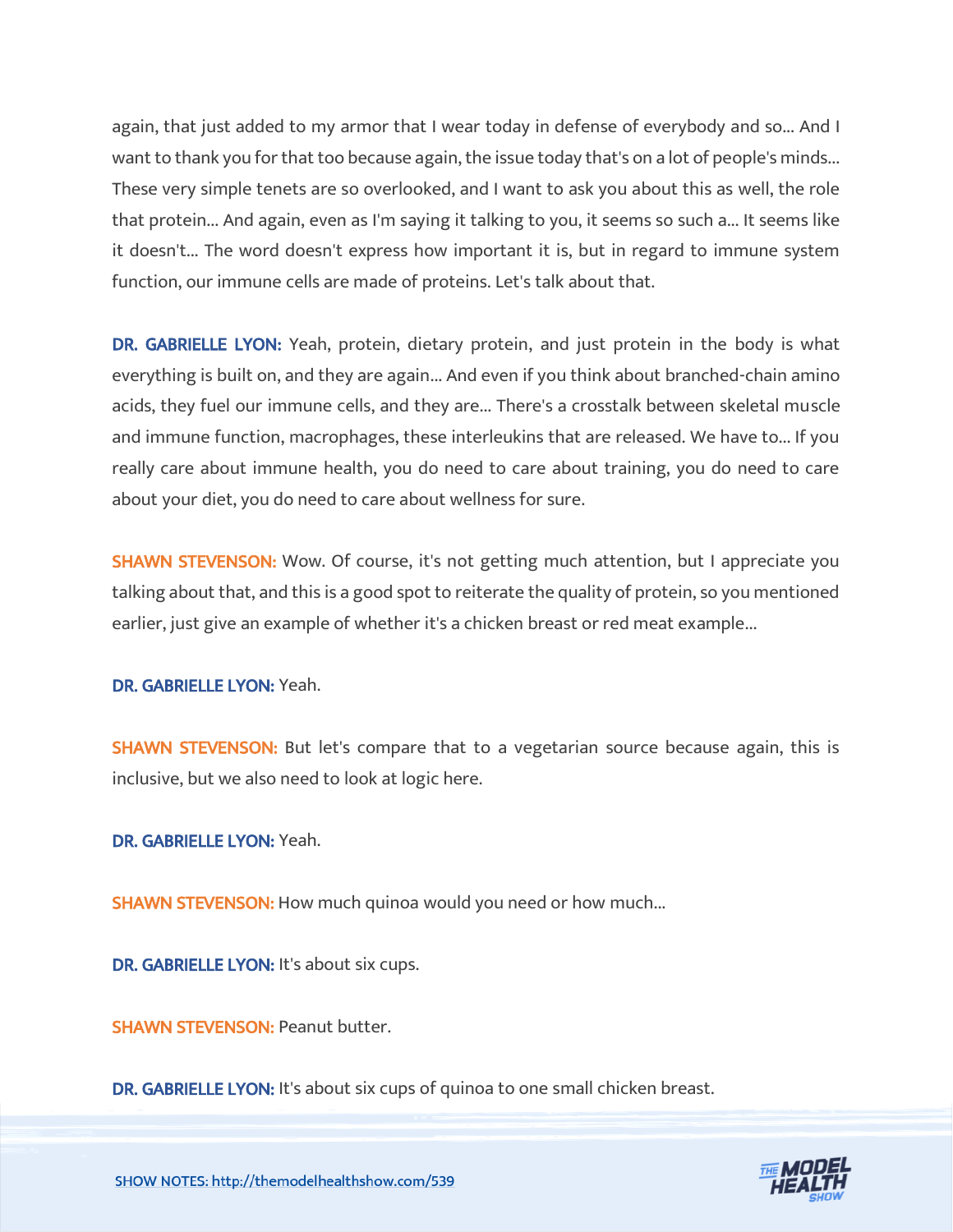**SHAWN STEVENSON: That's a lot of quinoa.** 

DR. GABRIELLE LYON: That's a lot.

SHAWN STEVENSON: That's a lot of quinoa.

DR. GABRIELLE LYON: Probably the best of both worlds would be to utilize both. It doesn't have to be where you're eating all meat, and it doesn't have to be where you're eating all vegetables, there can be a combination of the two. And when you think about high-quality protein, you do think about animal sources, it's just the way that it is, and it's kind of like saying that the sky is blue, this is from the amino acid profile that exists.

#### SHAWN STEVENSON: Yeah.

DR. GABRIELLE LYON: These are hard fast scientific numbers. We do need a certain amount of amino acids, essential amino acids to stimulate muscle, those amino acids go on and do a multiple... They do multiple other things. If you care about gut health, you care about preening, which helps make mucin, you care about serotonin production. There's all sorts of reasons why we need dietary protein above and beyond skeletal muscle health, but if we don't do the foundation then the rest all kind of falls away.

**SHAWN STEVENSON:** And also, I think, in addition, we need to talk about the actual protein fraction of these things too, it might be the beans and rice combination to get these... What's assumed to be a complete protein and...

DR. GABRIELLE LYON: It's a lot of carbs.

#### SHAWN STEVENSON: Yeah.

DR. GABRIELLE LYON: If you care about obesity, you care about Alzheimer's, you care about heart disease, we have to not over-consume. When you're younger, you can get away with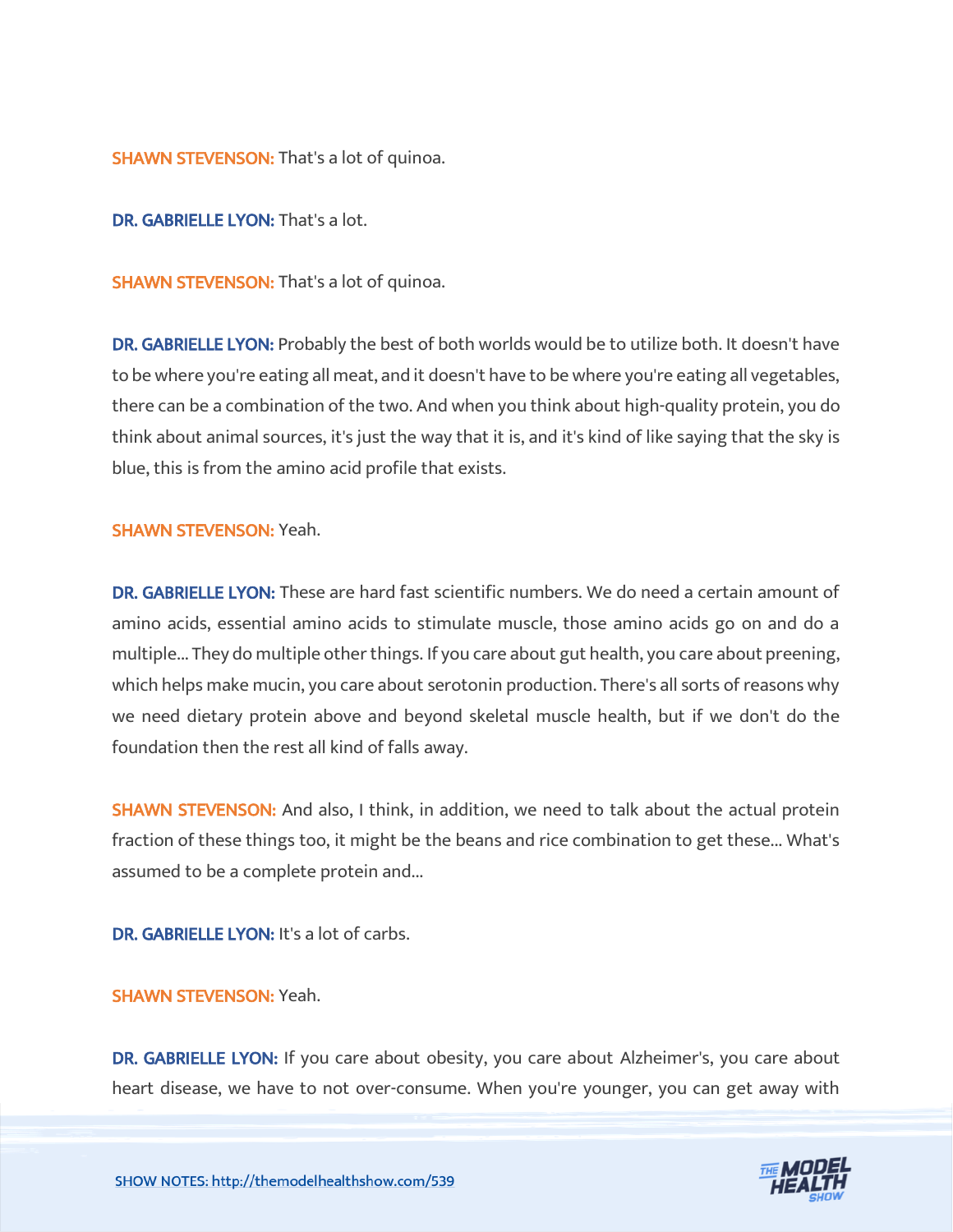eating beans and rice, it's fine, but as we age, we have to understand that protein is a nutrient signal, it is a cellular signaling mechanism for mTOR. We have to make sure, so if you're eating sub-threshold, let's say you're in your 40s and you decide you're going to have 20 grams of protein, and that's how you're going to do it and you're going to get it from rice and beans. You're never going to stimulate your tissue. Your skeletal muscle will not be stimulated on that, it's not adequate, it is an on or off mechanism, it either is going to stimulate these processes or it's not. As we age, it becomes much more important to pay attention. When I think about some of my favorite sources of high-quality protein, I do, I think about beef or bison or chicken or turkey, even fish is okay, eggs, whey. If you're vegan or vegetarian, it's going to take... It could take 35% more. It could take six cups of quinoa.

It's interesting, protein is really under-represented. Next time you look at your... If you eat anything out of the packages, you might not, but if you look at a protein bar or if you look at say, hemp protein, it'll just say protein. Whereas you look at, I don't know, a fat label, it'll have a breakdown of fat, if you look at a carbohydrate label it'll have a breakdown of carbohydrates, and then you just look at protein, but the reality is protein is made up of 20 amino acids. And for example, if you have 20 grams of hemp protein, the bioavailability, that might be 10 grams, but because the amino acid profile is not there, you have no idea. We have no idea of the quality of that protein.

SHAWN STEVENSON: Let's talk about that because I'm wondering about protein supplements, because here's the thing, and again, I really hope folks get this, especially if the goal is weight loss if you take on what Dr. Lyon is sharing today...

DR. GABRIELLE LYON: Try it, try it.

**SHAWN STEVENSON:** And targeting your ideal body weight in grams of protein.

DR. GABRIELLE LYON: Yep.

**SHAWN STEVENSON:** It can be challenging to get that protein in because it's so satiating in some aspects, and I want to talk about protein supplement, whey is the most studied...

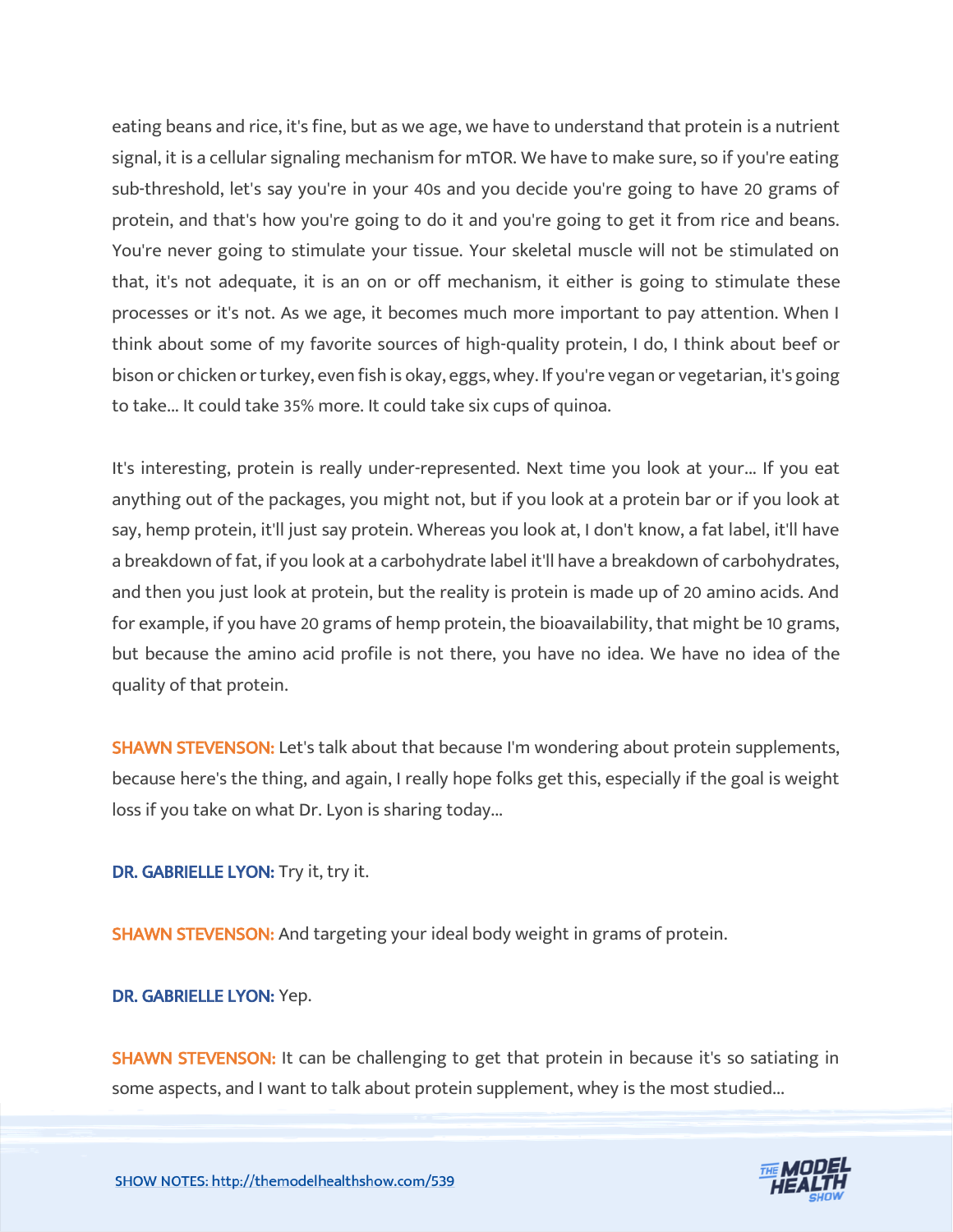#### DR. GABRIELLE LYON: Yep.

**SHAWN STEVENSON:** I'll just throw a ballpark figure is probably 90%, 95% of studies on protein supplementation is whey.

DR. GABRIELLE LYON: And whey is an amazing food matrix. It has Alpha Lactalbumin when you care about the immune system, you have to care about whey protein, has Alpha Lactalbumin, lactoferrin, it has these food matrixes within them these substances that are very helpful for the immune system.

SHAWN STEVENSON: Yeah. And then there, of course, there are some studies now with pea protein and the like.

DR. GABRIELLE LYON: Which are relatively new to the human body, these pea isolates.

**SHAWN STEVENSON:** Got to consider that.

DR. GABRIELLE LYON: You do. And also, there's a lot of talk about estrogen components in pea and soy, which is much higher than you would find in an egg, for example.

SHAWN STEVENSON: And there's egg protein, but it's probably... You'd probably recommend folks to just eat the egg.

DR. GABRIELLE LYON: I would recommend it. And then there's collagen protein, which is incomplete protein and weighs around a plant-based protein of pea or rice if it's in combination because you're really looking for that amino acid profile. You could utilize a scoop of essential amino acids; you could use a scoop of branched-chain amino acids to really make it workable for someone who doesn't want to eat any kind of animal product.

**SHAWN STEVENSON:** Got it. So, if we're doing the pea protein or pea-rice combination...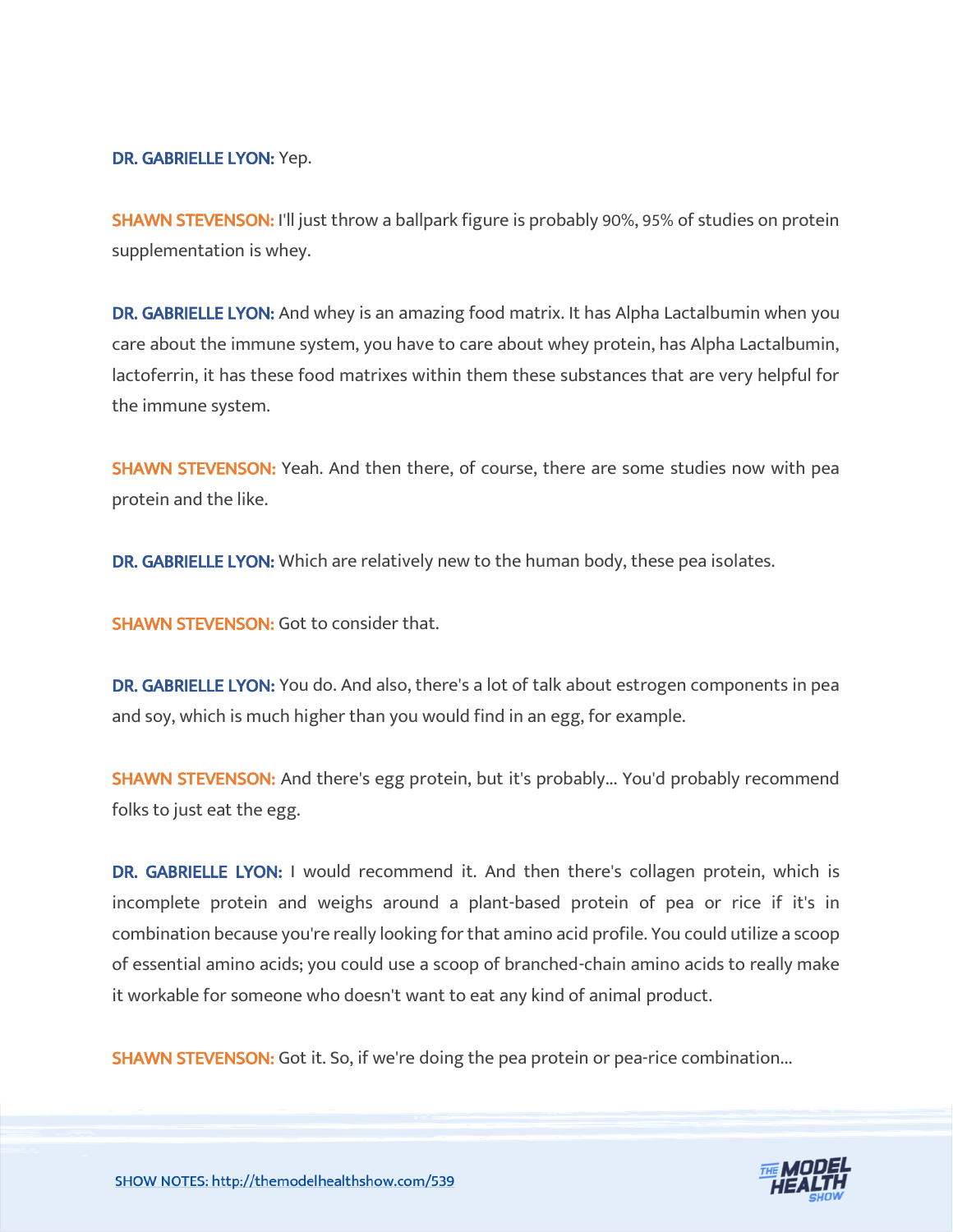DR. GABRIELLE LYON: Yep.

SHAWN STEVENSON: Protein, adding in some BCAAs...

DR. GABRIELLE LYON: Yeah. It'd be great.

**SHAWN STEVENSON:** As well. Okay, got it. But the BCAAs in and of themselves that isn't going to stimulate protein synthesis?

DR. GABRIELLE LYON: It will, but it's like sitting in a car and turning on the key, it won't actually go. Branched-chain amino acids by themselves will actually stimulate mTOR, but it won't be enough to lay down, you require all the amino acids to lay down muscle.

**SHAWN STEVENSON:** There we go. So, the full Monty. It's like, "You got it," okay.

DR. GABRIELLE LYON: Yeah, and there's actually a great paper, Robert Wolf wrote on this. I can send it to you, it's great.

SHAWN STEVENSON: Awesome, yeah, this is fascinating, and so we've got... You mentioned collagen but let's clarify this because collagen is hot right now and I think for a good reason, there's a lot of benefits in here but you're saying that this is not the complete protein we're looking for. It's...

DR. GABRIELLE LYON: Not for muscle health. It's very low in branched-chains and it's devoid of tryptophan. Not to say it's not good, but it's not something for muscle health.

**SHAWN STEVENSON:** Okay, so we're not going to be stimulating what we're looking for here with muscle development, but what are some other potential benefits here that... Again, I don't want to... Because I know a lot of folks are probably utilizing collagen.

DR. GABRIELLE LYON: It's great for your gut. I use it. Use it for your gut, you can use it in addition to other protein sources, skin, hair, nails.

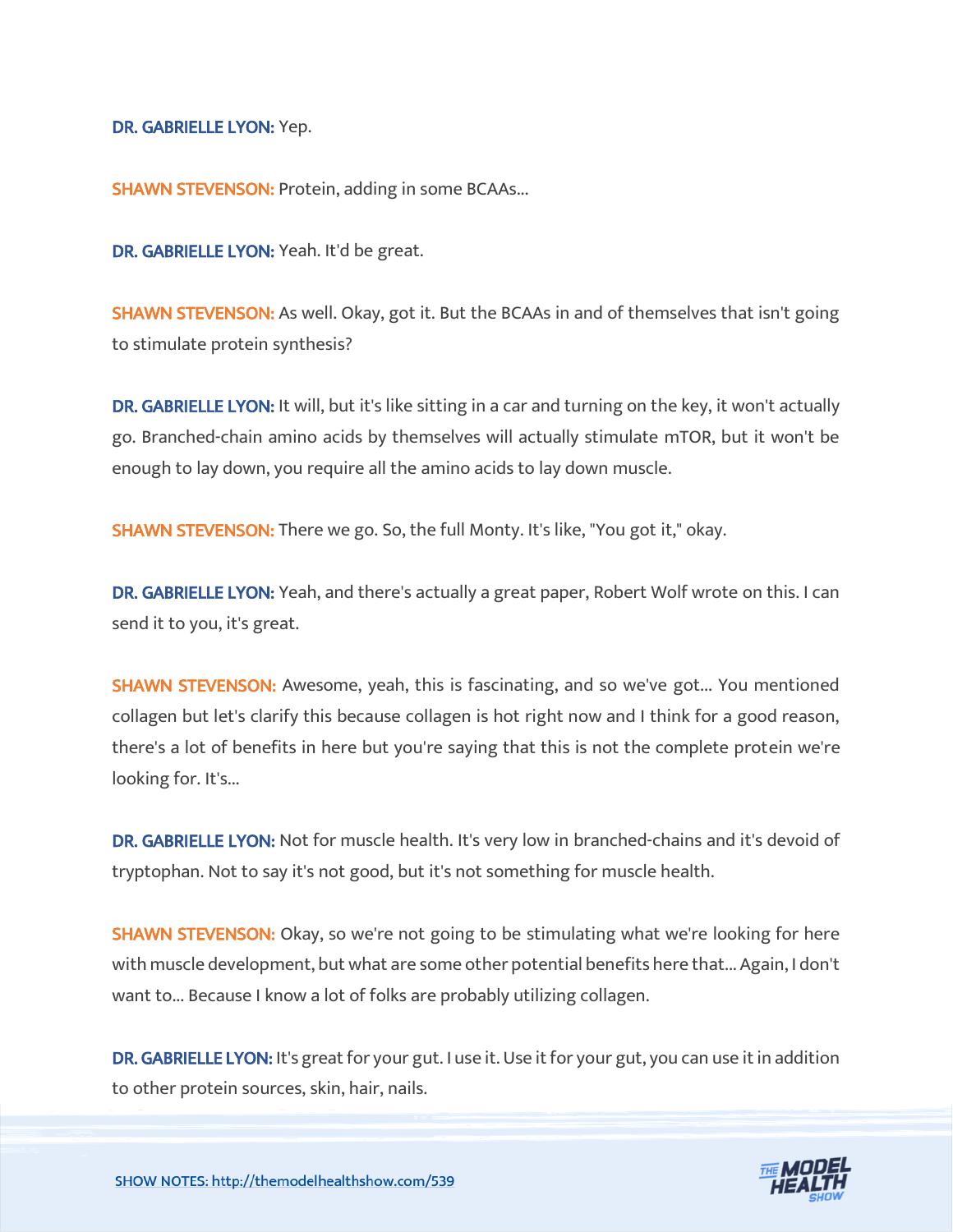SHAWN STEVENSON: To be 100. I haven't really talked about collagen on the show very often, maybe a couple of times in all these years, but I do know, of course, I see the trends as well. And what about as far as the glycine, for example, what about that?

DR. GABRIELLE LYON: Yes, I actually was thinking about that, that's one way. So, glycine is an amino acid, it's... Glycine can actually help reduce methionine, there may be some evidence. Again, I'm not totally sure yet, but it may be helpful in methionine restriction which is... Methionine restriction is this idea of why fasting can be beneficial, one reason why fasting can be beneficial, I try not to talk in absolutes, but yes, it does have a lot of glycines and that can be helpful, it can also help you sleep, can lower anxiety, those kinds of things.

**SHAWN STEVENSON:** Awesome, well, I want to switch gears because I heard you say something along the lines of modern medicine's focus on pathology is sort of like chasing your own tail. Why did you say that?

DR. GABRIELLE LYON: It's a mistake. We are trying... It's as if we are constantly focusing on this problem and we believe that problem to be the source but it's not. If we were going to fix the obesity epidemic, we're smarter than we've ever been, we have more technology than we ever have, and we're fatter than we've ever been in our... We're fatter and more unhealthy than we've ever been, we're chasing our tail. We're looking... We're trying to answer the wrong question. This is not an issue about being overfat, this is truly an issue about being undermuscled and if we keep looking in this paradigm, we're going to constantly be chasing our tail, it's not going to get better. Guarantee you, in another 10 years, it's going to look exactly the same. Actually, with higher populations, it's going to look worse. Then throw on the narrative, this anti-protein narrative, people are not going to have a chance, so I personally don't like chasing my own tail. And it's not to offend people, I don't want to say... I'm not...

**SHAWN STEVENSON: I** was thinking about somebody actually with the tail bone, with a long coccyx out here chasing it around.

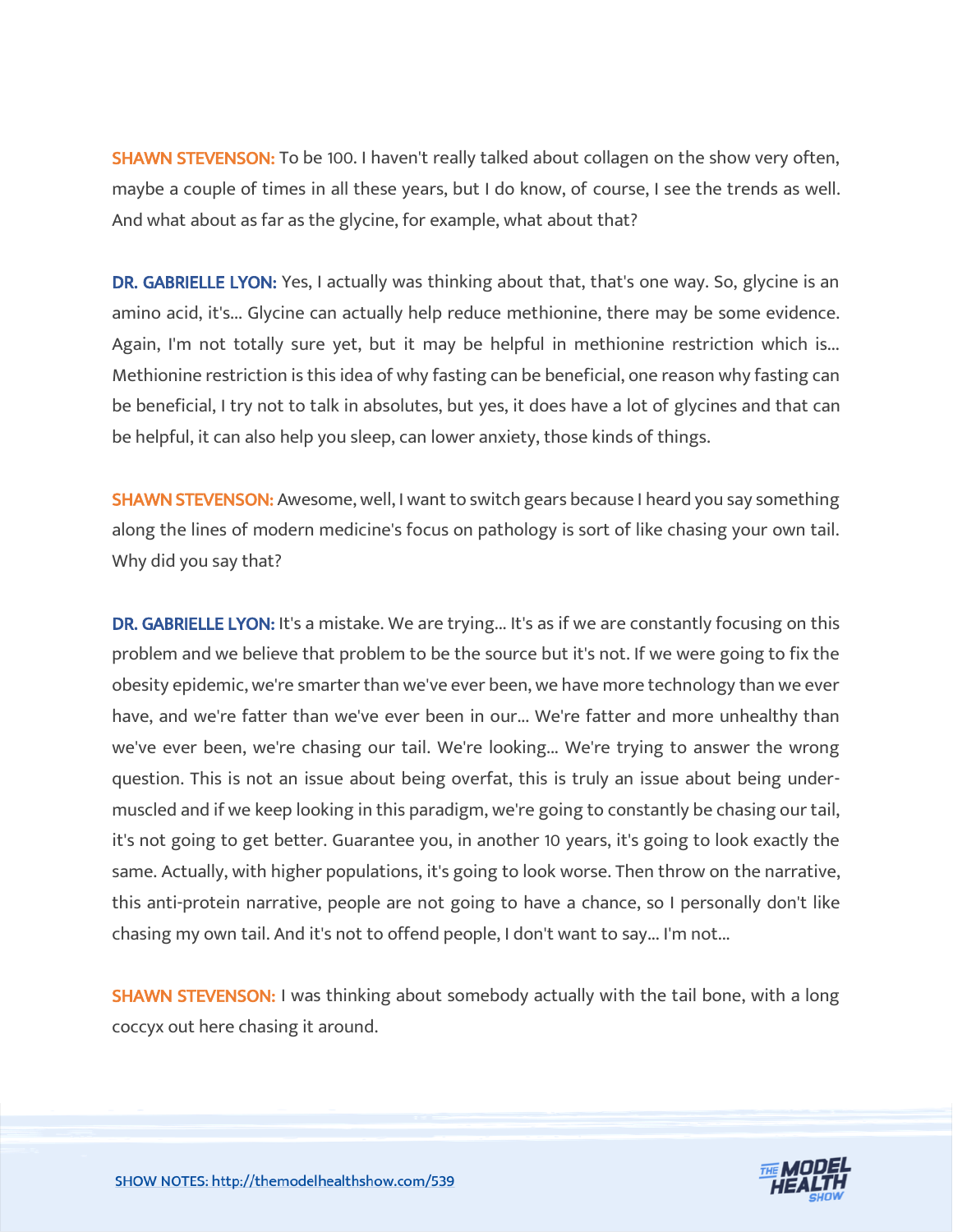DR. GABRIELLE LYON: And I'm not... This is not about fat-shaming, I'm not saying there's anything wrong with individuals who are struggling with their weight, what I am really trying to advocate is I believe that people deserve answers, and I believe in order for people to change, they have to have the right information. And with information overload, people don't have a chance, and that's what I'm really trying to shift.

**SHAWN STEVENSON:** And this is not complicated, this isn't like for that weight loss access...

DR. GABRIELLE LYON: This is not complicated stuff.

SHAWN STEVENSON: You don't have to buy some special Lyon signed-off supplement, or you don't have to... You just eat real food, and you take a shift in your thinking about that food.

DR. GABRIELLE LYON: Yep, and you figure out how to dose it appropriately. You don't need less protein as you age, you need more. You need to make sure that you're consuming protein in discrete meals, which is going to be much bigger than most people realize, and they're not used to. They really need to work on stimulating their tissue, they really need to be consistent. The standard American eating pattern is, "Have a big steak dinner." You don't want to do that. You want to start the day with protein, you want to prioritize protein. If you eat carbohydrates, you want to make sure that you keep it under 30 to 40 grams easily 'cause you don't want to stimulate... You don't want to have a more robust insulin response and you end your day with a protein meal. The meal in between, I don't care. Shouldn't be straight carbohydrates but whether your protein meal hits 30 grams or not, I'm okay with, because you've already stimulated your tissue first thing in the morning, and you stimulate it again before you go to sleep.

SHAWN STEVENSON: Sounds pretty simple. This has been so fascinating, and you already mentioned this earlier, that this is really your life's work, this is why you're here, your purpose, and if you could, can you share a little bit more about what is the model that you're hoping to create for everyone?

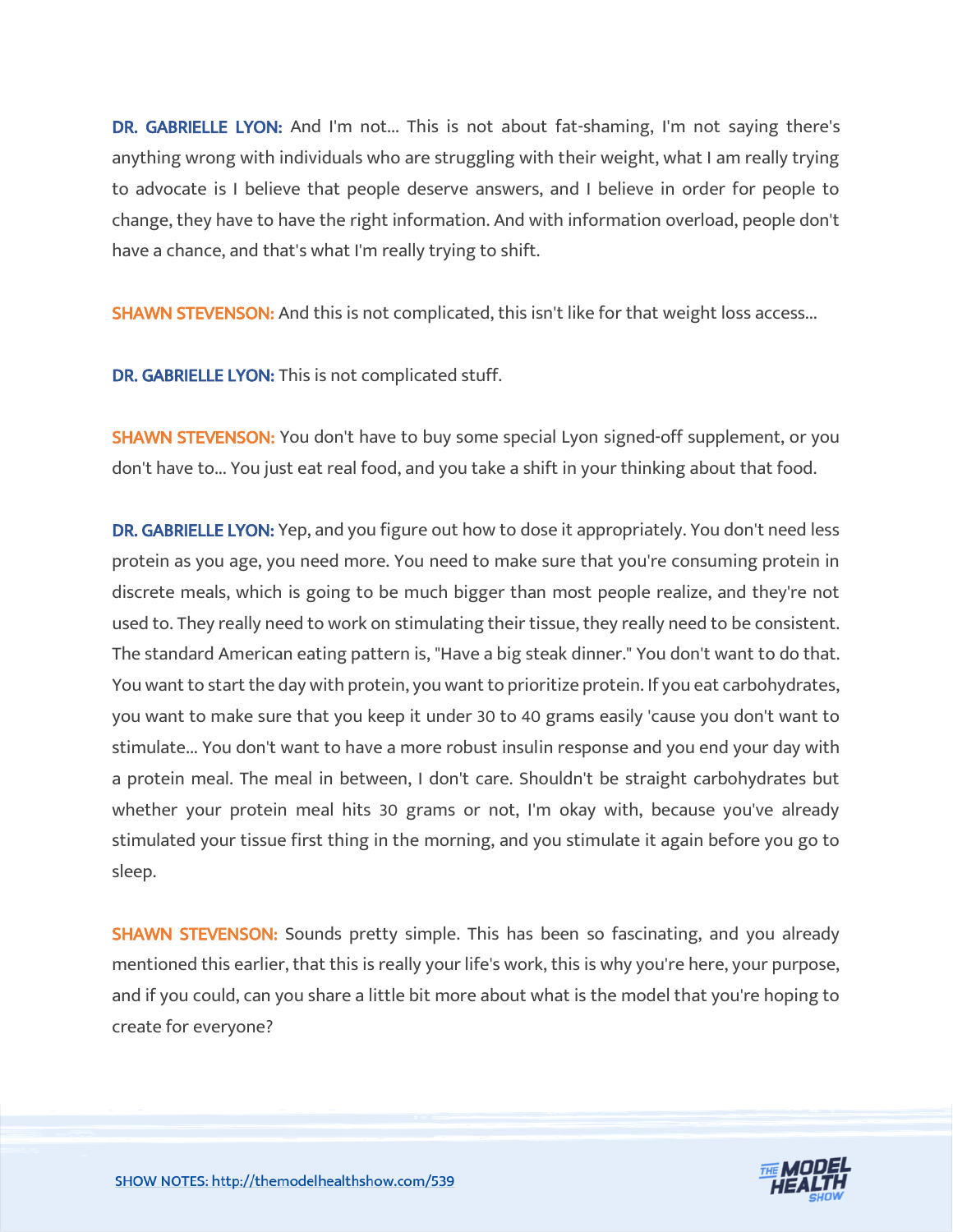DR. GABRIELLE LYON: I am really hoping to create a new form of medicine where it is focused on skeletal muscle, and it's not... What this is, is it's looking at skeletal muscles and endpoint for health, it's looking at biomarkers that directly are related to skeletal muscle, it's about looking at post-exercise endpoints, not Vo2 max, not just body composition, but also these myokines and these other markers. It's also looking at... Actually, looking at skeletal muscle tissue. It's also looking at, is the skeletal muscle tissue being... How is the blood flow to skeletal muscle tissue? It's actually treating skeletal muscle as the organ that it is. It's an endocrine organ and it should be treated like that. So, we should measure it like that, we should image it like that, and we should have physicians that specialize in it.

**SHAWN STEVENSON:** This just makes too much sense and so thank you so much for sharing your wisdom and your insights. I'm still bubbling over; I want to talk about muscle...

DR. GABRIELLE LYON: There's so much to talk about.

**SHAWN STEVENSON:** Being an endocrine organ, related to the thyroid, its impact on the thyroid, the impact on the adrenal glands, just... So, I would love to have you back, of course, whenever we get the chance and...

DR. GABRIELLE LYON: I would love to.

SHAWN STEVENSON: You're amazing, thank you so much for being a voice and for being somebody who's really leading the charge in this, and if you can let everybody know where they can follow you, get more information, just get more into your work.

DR. GABRIELLE LYON: Yep, and also, I will have a book coming out on all this stuff but just it needs a little bit of time and... But you can find me on my website, Dr. Gabrielle Lyon. You can find me on Instagram, Dr. Gabrielle Lyon. YouTube, you can see conversations with my mentor, but it was really... You know, he's older. I hope he doesn't ever listen to my stuff, and I wanted to be able to share these conversations that I've had for two decades. So, we record, and we talk about all this stuff, they can find it on my YouTube. I have a newsletter which I curate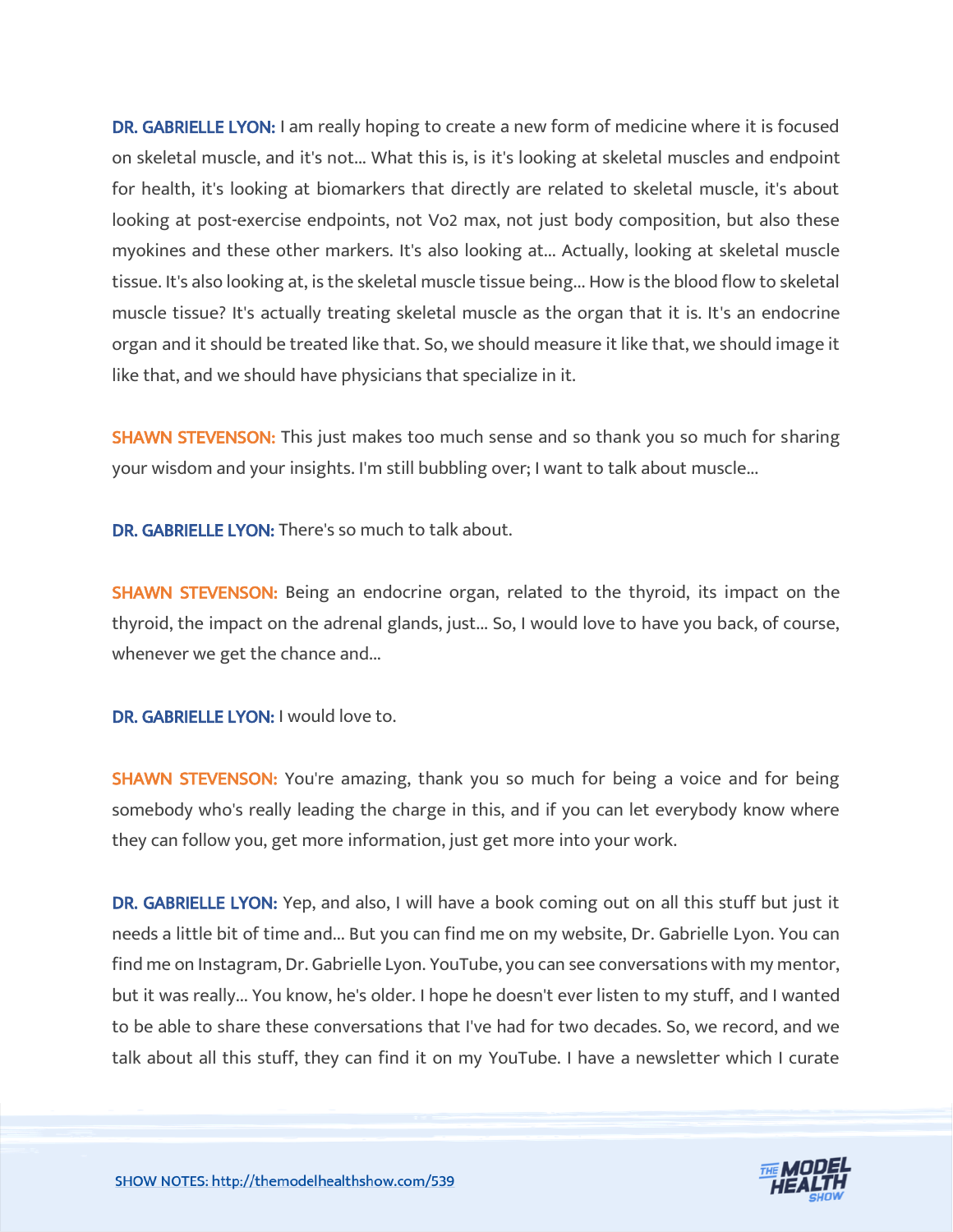myself and it's some of these just interesting studies and learning resources, that kind of a thing, and if people are interested in being a patient, they can apply.

**SHAWN STEVENSON: Fantastic. Thank you so much for hanging out with us.** 

DR. GABRIELLE LYON: Yeah, thank you.

SHAWN STEVENSON: Dr. Gabrielle Lyon everybody. Thank you so much for tuning in to the show today. I hope you got a lot of value out of this. What if we can shift the paradigm? What if we can actually take a big mental lift-off of our shoulders from something that has not been working? We've continued to have this paradigm of targeting weight loss, and we've created a state of learned helplessness for so many people who've tried again and again and again to, "Lose weight." And targeting and hating their fat and making this an obsession and doing the cookie-cutter diets. What if the prescription was no longer just, or no longer period, you need to lose weight? Instead, the prescription now becomes, you need to gain some muscle. For your insulin sensitivity, your heart health, your body composition, your immune system, what if that becomes the thread, the connective tissue of our healthcare system, our healthcare providers, our healthcare workers. Whether it's in endocrinology or whether it's in gastroenterology and folks saying, "Hey, you know what, we've got all this data here demonstrating how important muscle tissue is and the function of all these different systems, your prescription is you need to add five pounds of muscle, here's how to do it."

Hey, I believe this can be the future, and it also, again, it takes this psychological weight off of us in targeting something as Dr. Lyon dictated today, which is the symptom our issues of cardiovascular disease, our issues of obesity, or a symptom of losing muscle, or a symptom of not taking advantage of our incredible gift that we're endowed with, which is the ability to build muscle. I appreciate you so much for tuning in to the show today. If you got a lot of value out of this, please share this out with your friends and family on social media. Tag me, I'm @shawnmodel, and of course, tag Dr. Lyon on Instagram as well, and share what you thought about this episode. And we've got some incredible master classes, and amazing guests coming your way very soon.